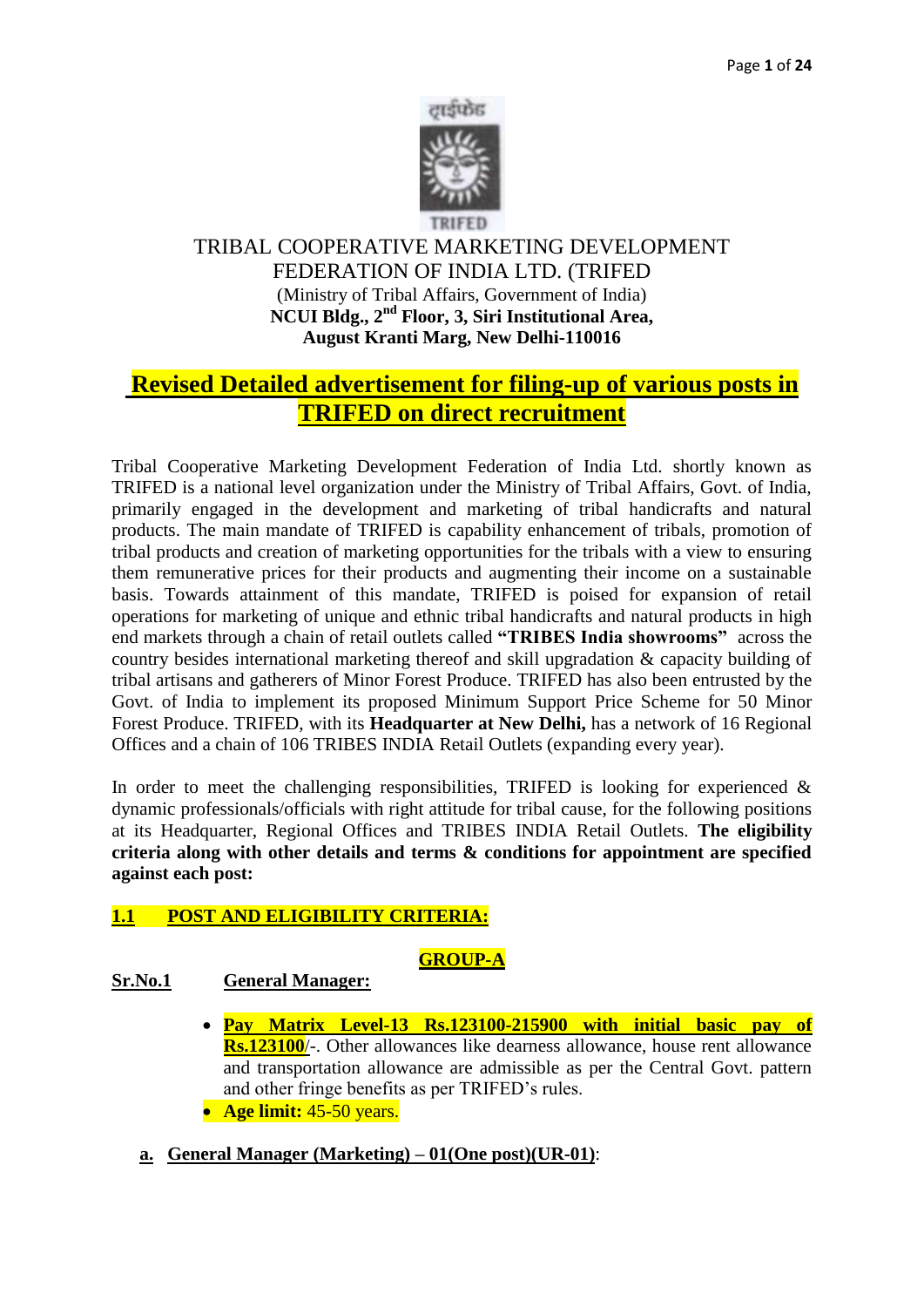**Qualification:** Masters Degree in Management with specialization in marketing stream or equivalent Post Graduate 2 years full time Diploma in Management with specialization in marketing/Foreign Trade from recognized university/institute.

**Experience:** Minimum 15 years experience in senior positions in organization(s) of repute in the areas of marketing/exports/merchandising of arts and crafts items/development/agro-forest based value-added products.

**Job Description:** The role of GM shall include, taking a near final view on, the recommendations and facts in the context of the policy currently in vogue; apply his mind further to generate alternative courses of actions and its consequences; refer to the policy framework to make it consistent with the requirements of the current times. In case of instances put up to him, reflect his opinion on the performance of those reporting to him, on record and other allied issues relating to Marketing Development activities of TRIFED. Submission of marketing plan for customized and noncustomized tribal products across the country. Development of the tangible and intangible, backward and forward linkages to get optimum commercial outcome to the tribal families. Any other task assigned from time to time by Management.

#### **b. General Manager (Finance & Accounts) – 01(One post)(UR-01):**

**Qualifications:** Master Degree in Management with specialization in finance stream or equivalent Post Graduate 2 years full time Diploma in Management with specialization in finance stream; from recognized university/ institute or C.A./ICWA; or equivalent professional qualification; from recognized University/Institute.

**Experience:** Minimum 15 years' experience in senior positions in organization(s) of repute in the area of finance & accounts.

**Job Description:** The role of GM shall include, taking a near final view on, the recommendations and facts in the context of the policy currently in vogue; apply his mind further to generate alternative courses of actions and its consequences; refer to the policy framework to make it consistent with the requirements of the current times. In case of instances put up to him, reflect his opinion on the performance of those reporting to him, on record and other allied issues relating to Finance & Accounts activities of TRIFED. Should develop operational manual in consistence with GFR and other Rules and regulations of the Government of India with regard to Finance and Accounting system within the organization. Any other task assigned from time to time by Management.

**Note: Minimum 15 years' experience in senior positions – Pay Matrix/Level-12/11 or equivalent as per 7th Central Pay Commission(CPC),Govt. of India.**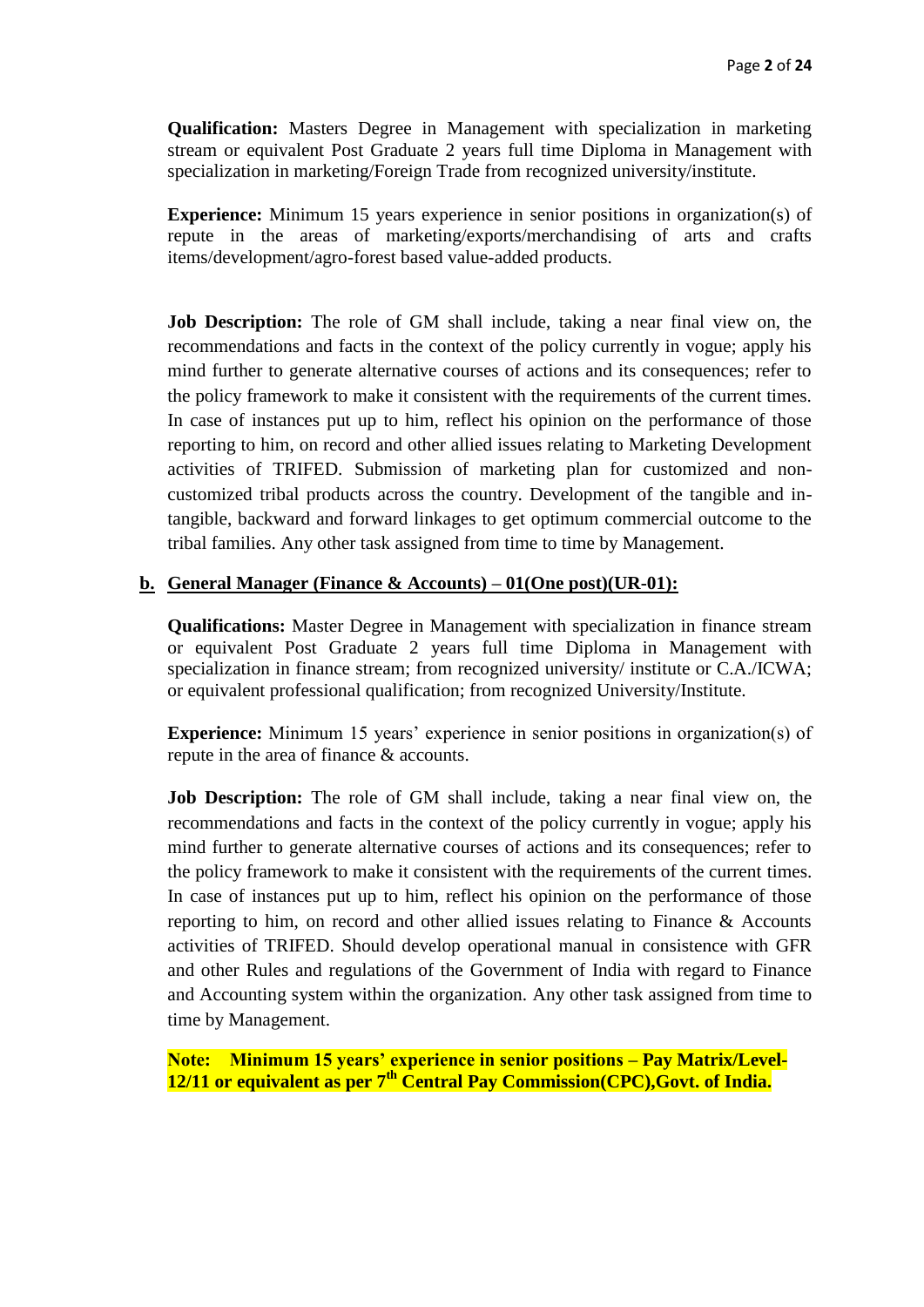# **Sr.No.2 Deputy General Manager**

- **Pay Matrix Level-13 Rs.123100-215900 with initial basic pay of Rs.123100**/-. Other allowances like dearness allowance, house rent allowance and transportation allowance are admissible as per the Central Govt. pattern and other fringe benefits as per TRIFED's rules.
- **Age limit:** 40-45 years.

# **a. Deputy General Manager (HR) – 01(One post)(UR-01):**

**Qualifications:** Masters Degree in Management with specialization in Personnel stream or equivalent Post Graduate 2 years full time Diploma in Management with specialization in personnel stream or MSW or equivalent degree; from recognized university/ institute.

**Experience:** Minimum 12 years' experience in senior positions in organization(s) of repute in the area of Personnel & Administration/legal matters.

**Job Description:** To analyze the **superiors' implications** of the information put up to him. On the strength of this effort, prioritize the steps of possible decisions on case to case basis. To prepare comprehensive briefing reports summing up these considerations for the next level of management i.e. GM. To develop the HR, MIS and HR training plan, HR auditing, HR Knowledge Management System and other work related to Human Resource Management. Any other task assigned from time to time by Management.

**Note: Minimum 12 years' experience in senior positions – Pay Matrix/Level-12/11 or equivalent as per 7th Central Pay Commission(CPC),Govt. of India.**

### **Sr.No.3 Senior Manager**

 **Pay Matrix Level-12 Rs.78800-209200 with initial basic pay of Rs.78800**/-. Other allowances like dearness allowance, house rent allowance and transportation allowance are admissible as per the Central Govt. pattern and other fringe benefits as per TRIFED's rules.

**• Age limit:** 35-40 years.

### **a. Senior Manager (Marketing) – 01(One post)(UR-01):**

**Qualifications:** Masters Degree in Management with specialization in Marketing or equivalent Post Graduate 2 years full time Diploma in Management with specialization in Marketing/ Foreign Trade; from recognized University/ Institute.

**Experience:** Minimum 09 years experience in managerial positions in organization(s) of repute in the areas of Marketing/Exports/Merchandising of Arts and Crafts items/ development of agro-forest based value-added products.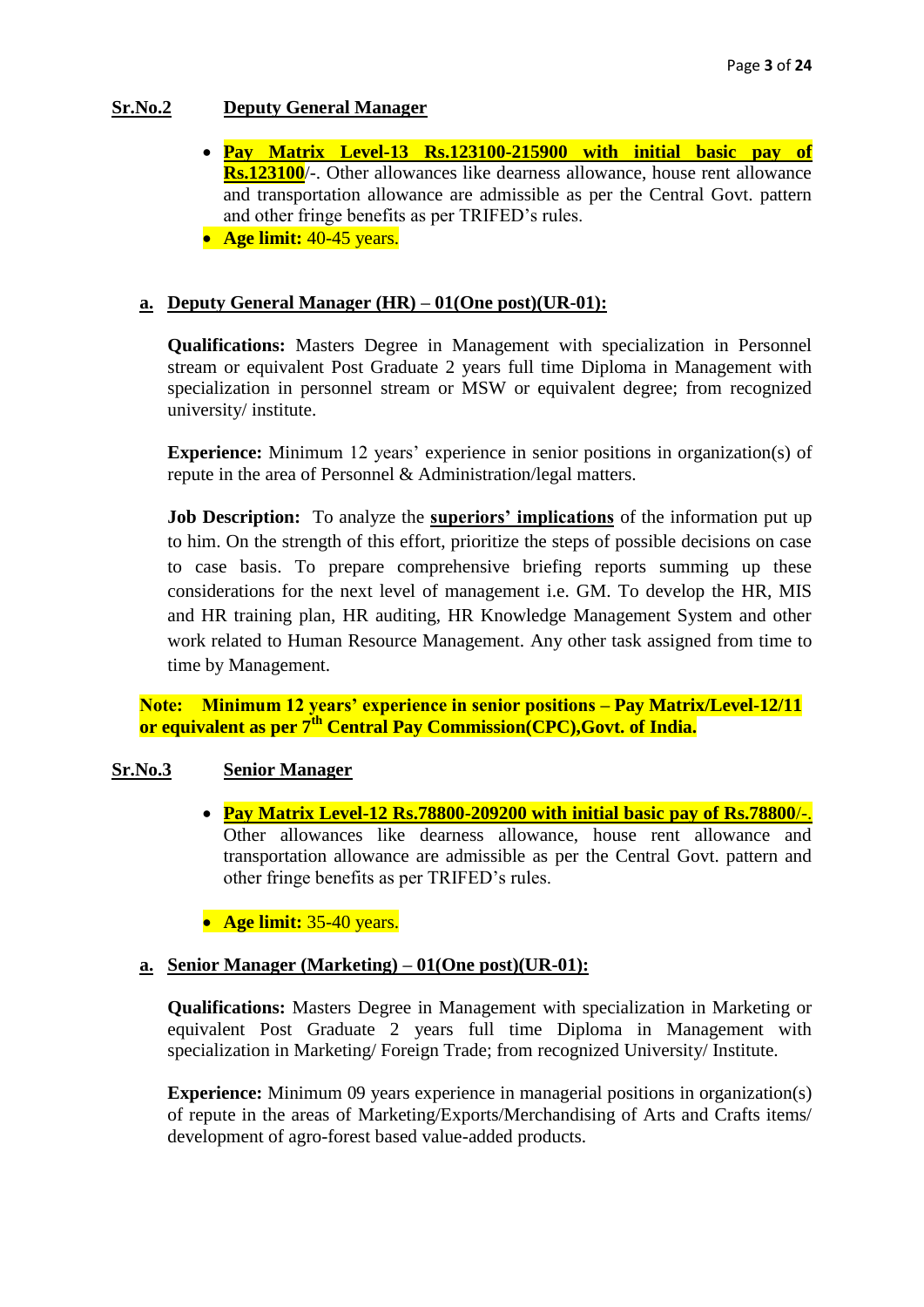**Job Description:** To re-ensure comprehensive processing of information, linking of files and **expectations** made in the past, if any. In the case of last item **(exceptions),** site instances with documentation and other allied matters relating to Marketing Development affairs. Submission of marketing plan for customized and noncustomised tribal products across the country. Development of the tangible and intangible, backward and forward linkages to get optimum commercial outcome to the tribal families. Any other task assigned from time to time by Management.

#### **b. Senior Manager (Legal) – 01(One post)(UR-01):**

**Qualifications:** Masters Degree in Law from a recognized university/ institute.

**Experience:** Minimum 09 years experience with reputed law firms/Organization(s) of repute/Sr. Counsels in handling of Civil/Criminal/Arbitration matters.

**Job description:** To ensure comprehensive processing of information, linking of files and **expectations made in the past**, if any. In the case of last item (exceptions), site instances with documentation and other allied matters relating to Legal affairs. He/She should be conversant with Legal Information Management System and way forward to ensure that different legal issues and cases are handled in time and TRIFED is able to resolve all the litigations in the interest of the organization. Any other task assigned from time to time by Management.

**Note: Minimum 09 years' experience in senior positions – Pay Matrix/Level-11/10 or equivalent as per 7th Central Pay Commission(CPC),Govt. of India.**

#### **Sr.No.4 Deputy Manager**

- **Pay Matrix Level-11 Rs.67700-208700 with initial basic pay of Rs.67700**/-. Other allowances like dearness allowance, house rent allowance and transportation allowance are admissible as per the Central Govt. pattern and other fringe benefits as per TRIFED's rules.
- **Age limit:** 25-35 years.

#### **a. Deputy Manager (Marketing) – 02(Two posts)(UR-02):**

**Essential Qualification:** Graduate degree from recognized institutions/universities**.**

**Desirable Qualification:** Masters' degree in management or equivalent post graduate 2 years full time diploma in management from recognized institutions preferably specialization in Marketing.

**Experience:** Minimum 3 years' experience in managerial position in organization of repute in the area of Marketing/E-marketing. In case of exceptionally brilliant candidates possessing post graduate degree from reputed institutions, experience may be relaxed.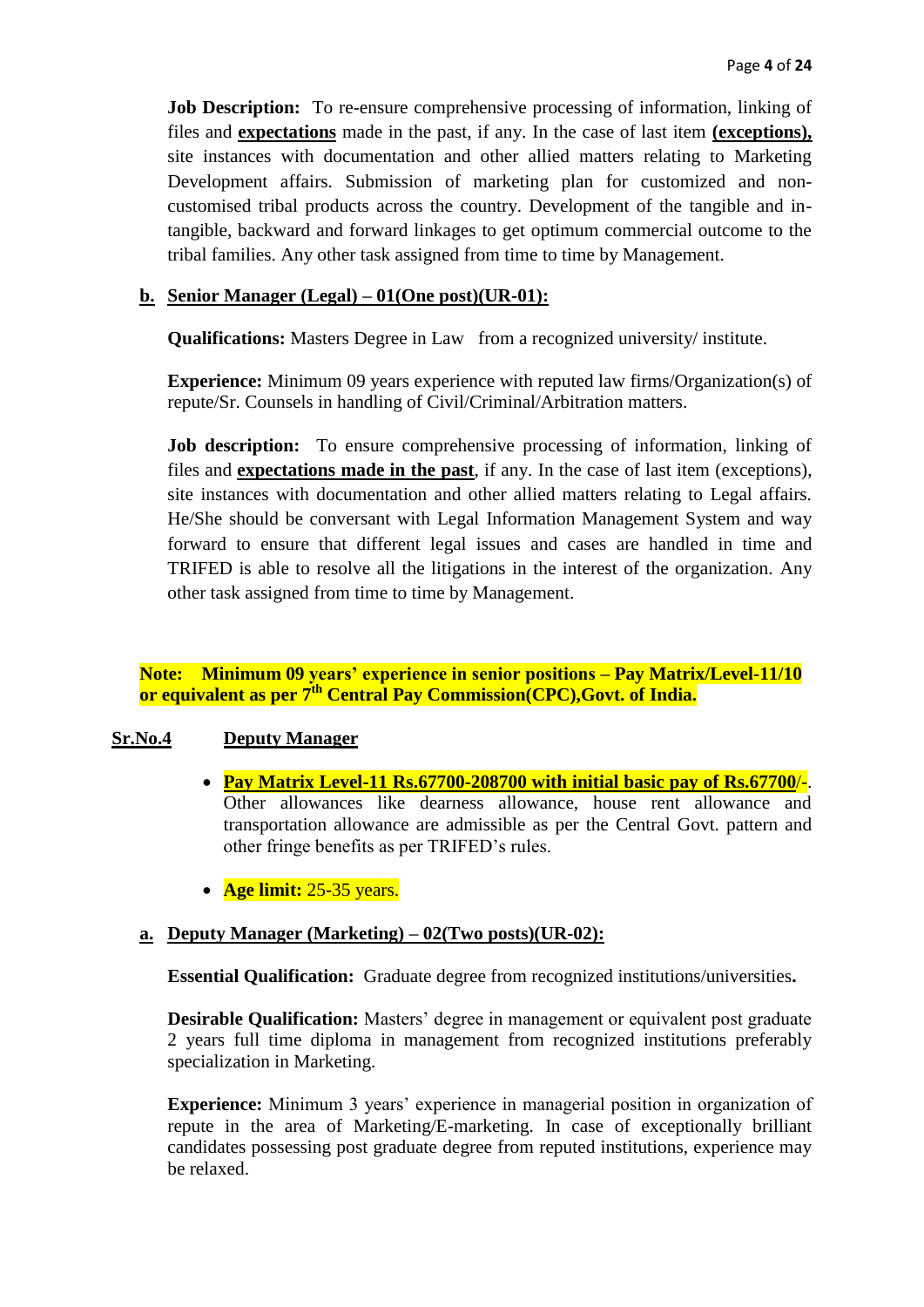**Roles & responsibilities:** To provide overall supervision to the Assistant Manager level and below. To ensure smooth and prompt retrieval of files and their analysis in a coherent manner. To ensure that the decisions are consistent with delegation of powers as contained in TRIFED documents. Any other assignment relating to Marketing given time to time. Any other task assigned from time to time by Management.

#### **b. Deputy Manager (Finance & Accounts) – 01(One post)(UR-01):**

**Essential Qualification:** Graduate degree in **Commerce** from recognized institutions/universities**.**

**Desirable Qualification:** Masters degree in management or equivalent post graduate 2 years full time diploma in management from recognized institutions preferably specialization in Finance & Accounts or C.A./ICWA or equivalent professional qualification; from recognized institute.

**Experience:** Minimum 3 years experience in managerial position in organization of repute in the area of **Finance & Accounts**. In case of exceptionally brilliant candidates possessing post graduate degree from reputed institutions, experience may be relaxed.

**Job description:** To provide overall supervision to the Assistant Manager level and below. To ensure smooth and prompt retrieval of files and their analysis in a coherent manner. To ensure that the decisions are consistent with appropriate Recruitment Rules and delegation of powers as contained in TRIFED documents. Any other assignment relating to Finance & Accounts given time to time. Should develop operational manual in consistence with GFR and other Rules and regulations of the Government of India with regard to Finance and Accounting system within the organization. Any other task assigned from time to time by Management.

**Note: Minimum 3 years' experience in managerial position – Pay Matrix/Level-06/10 or equivalent as per 7th Central Pay Commission(CPC),Govt. of India.**

### **Sr.No.5 Assistant Manager -07 (Seven) posts (UR:02, OBC:03, EWS:02)**

- **Pay Matrix Level-10 (Rs.56100-177500) with initial basic pay of Rs.56100/-.** Other allowances like dearness allowance, house rent allowance and transportation allowance are admissible as per the Central Govt. pattern and other fringe benefits as per TRIFED's rules.
- **Age limit:** 21-30 years.

#### **a. Assistant Manager (Marketing) – 02(Two posts)(OBC-01, EWS-01):**

**Essential Qualification:** Graduate degree from recognized institutions/ universities**.**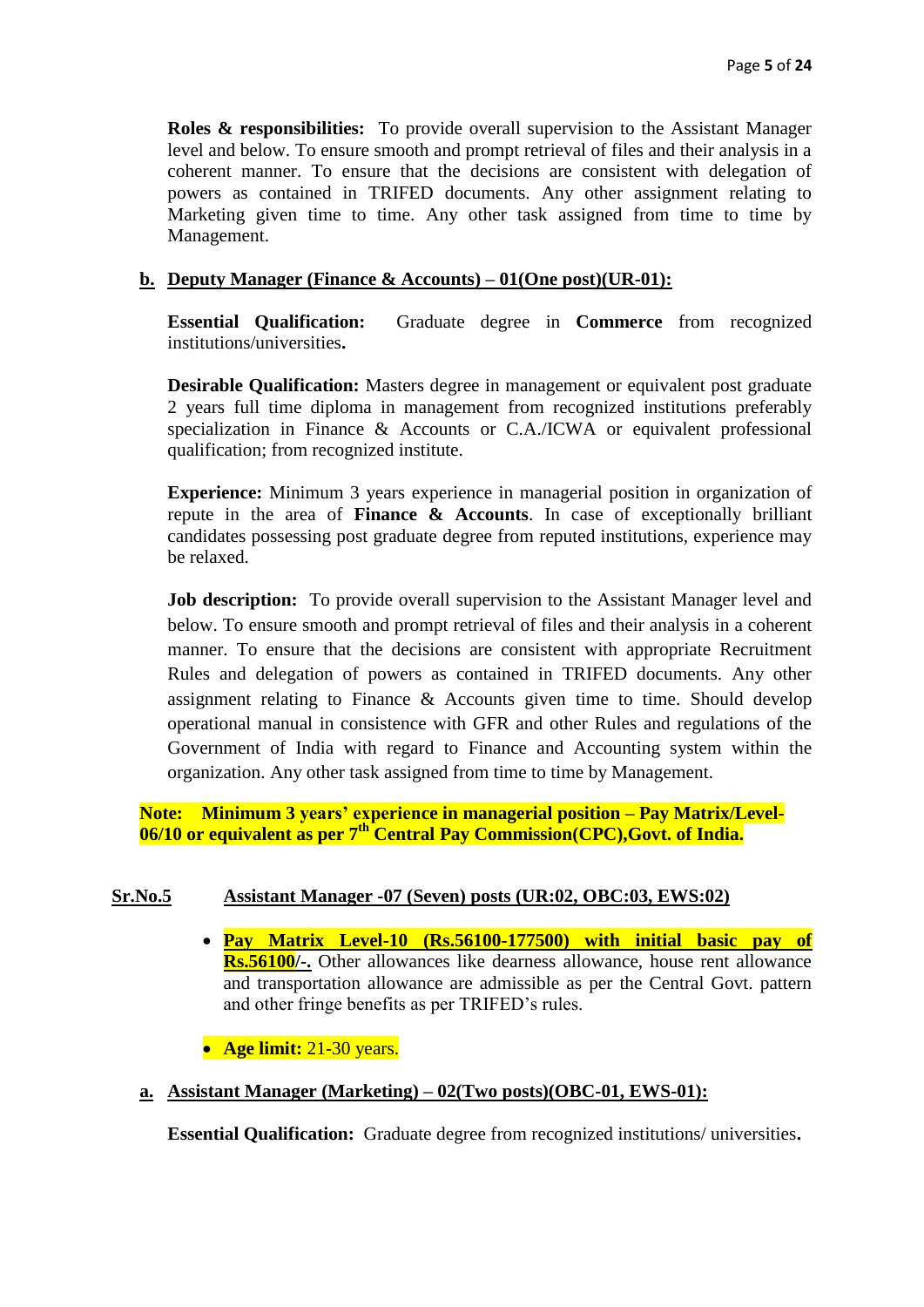**Desirable Qualification:** Masters' degree in management or equivalent post graduate 2 years full time diploma in management from recognized institutions preferably specialization in marketing/ Foreign Trade; from recognized university/ institute.

**Experience:** Minimum 01 year experience in organization of repute in the areas of marketing/ exports/merchandising of arts and crafts items/ development of agro-forest based value added products.

**Job description:** The Assistant Manager will be responsible for appropriate filings, classifying and retrieval of relevant files; provide proper leadership to ensure that relevant aspects of a given scenario/case are properly/adequately documented before being put up to the superiors for appropriate action. Any other assignment given relating to Marketing Development activities from time to time. Any other task assigned from time to time by Management.

### **b. Assistant Manager (Finance & Accounts) – 01(One post)(EWS-01)**:

**Essential Qualification:** Graduate degree in **Commerce** from recognized institutions/universities**.** 

**Desirable Qualification:** Masters degree in management or equivalent post graduate 2 years full time diploma in management from recognized institutions preferably specialization in Finance & Accounts; from recognized university/institute or C.A./ICWA or equivalent professional qualification; from recognized university/institute.

**Experience:** Minimum 01 year experience in organization of repute in the areas of finance & accounts.

**Job description:** The Assistant Manager will be responsible for appropriate filing, classifying and retrieval of relevant files; provide proper leadership to ensure that relevant aspects of a given scenario/case are properly/adequately documented before being put up to the superiors for appropriate action and knowledge of GFR & other relevant rules. Any other assignment given relating to Finance & Accounts given time to time. Any other task assigned from time to time by Management.

### **c. Assistant Manager (HR) – 02(Two posts)(UR-01, OBC-01):**

**Essential Qualification:** Graduate degree from recognized institutions/universities**.** 

**Desirable Qualification:** Masters Degree in Management with specialization in Personnel stream or equivalent Post Graduate 2 years full time Diploma in Management with specialization in personnel stream or MSW equivalent degree; from recognized university/ institute.

**Experience:** Minimum 01 year experience in organization of repute in the areas of HR/Personnel and Administration.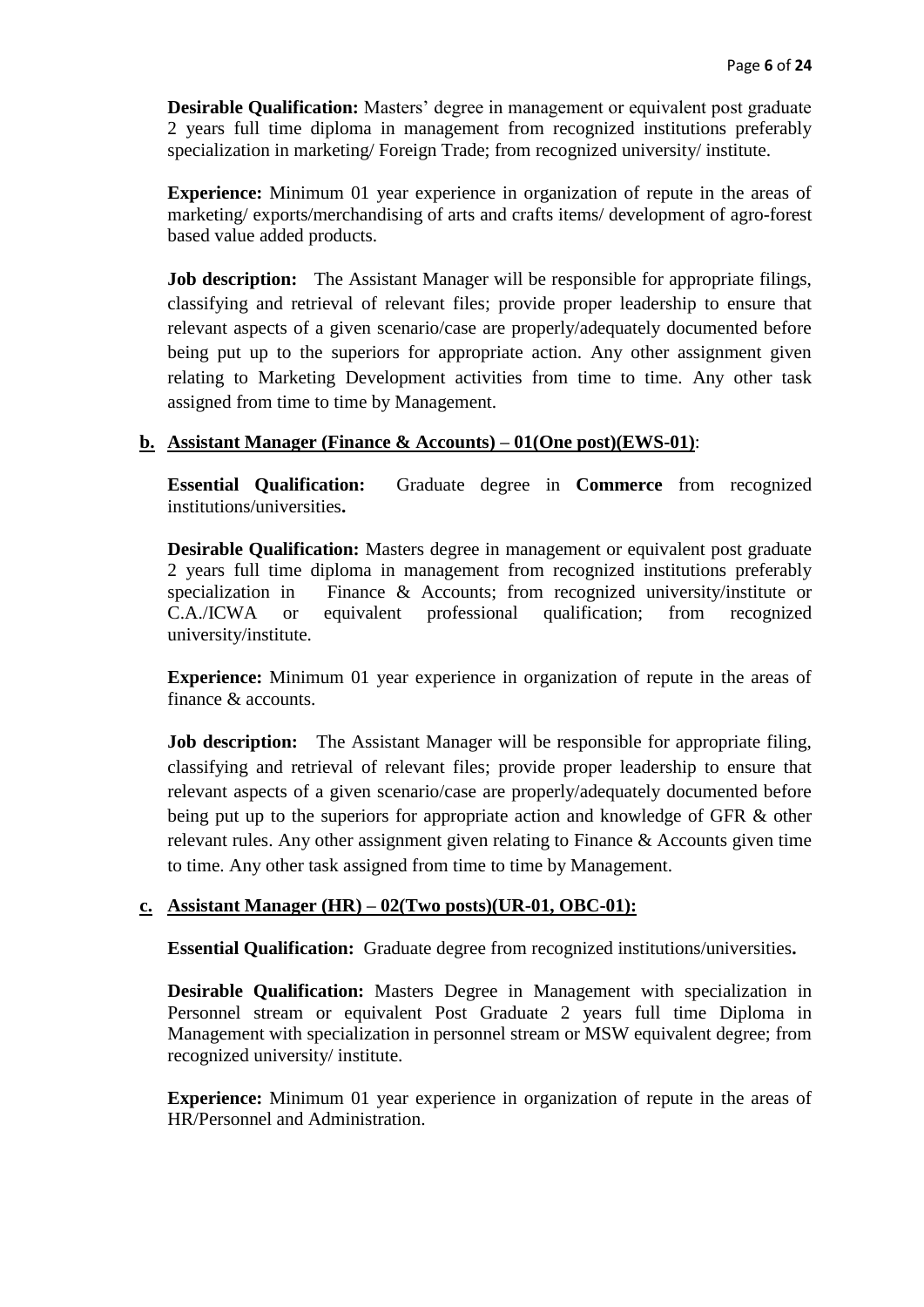**Job description:** The Assistant Manager will be responsible for appropriate filing, classifying and retrieval of relevant files; provide proper leadership to ensure that relevant aspects of a given scenario/case are properly/adequately documented before being put up to the superiors for appropriate action. Any other assignment given relating to HR/Personnel/Establishment matters from time to time. Any other task assigned from time to time by Management.

#### **d. Assistant Manager (Legal) – 01(One post)(OBC-01):**

**Essential Qualification:** Bachelor Degree in Law from recognized university/institute.

**Desirable Qualification:** Masters' Degree in Law from recognized university/ institute.

**Experience:** Minimum 01 year experience in reputed law firms/Organization(s) of repute/Sr. Counsels in handling of Civil/Criminal/Arbitration matters.

**Job description:** The Assistant Manager will be responsible for all works of legal nature such as preparation/drafting of agreements and MOUs, letters and documents. Providing legal advice, assisting in handling disputs analyzing and identifying legal issues, be able to maintained and manage legal records, prioritize work, updated with current laws, preparing case briefs etc. Any other assignment given relating to Legal issues from time to time by Management.

#### **e. Assistant Manager (R&D) – 01(One post)(UR-01):**

**Essential Qualification:** Graduate degree from recognized institutions/universities.

**Desirable Qualification:** M.Sc. in Chemistry/Bio-Chemistry/Botany/Agriculture or Textile Engg. or equivalent degree from any Indian recognized University.

**Experience**: Minimum 01 year working experience in analysis of agro-forest based products, food/drugs/textile design & development etc. in well-known/reputed laboratories/R&D Centres of Govt./PSU's/Co-operative/Private Sectors.

**Job description:** The Assistant Manager will be responsible for appropriate filing, classifying and retrieval of relevant files; provide proper leadership to ensure that relevant aspects of a given scenario/case are properly/adequately documented before being put up to the superiors for appropriate action. Any other assignment relating to R&D from time to time. Any other task assigned from time to time by Management.

**Note: Minimum 1 year' experience– Pay Matrix/Level-6 or equivalent as per 7th Central Pay Commission(CPC),Govt. of India.**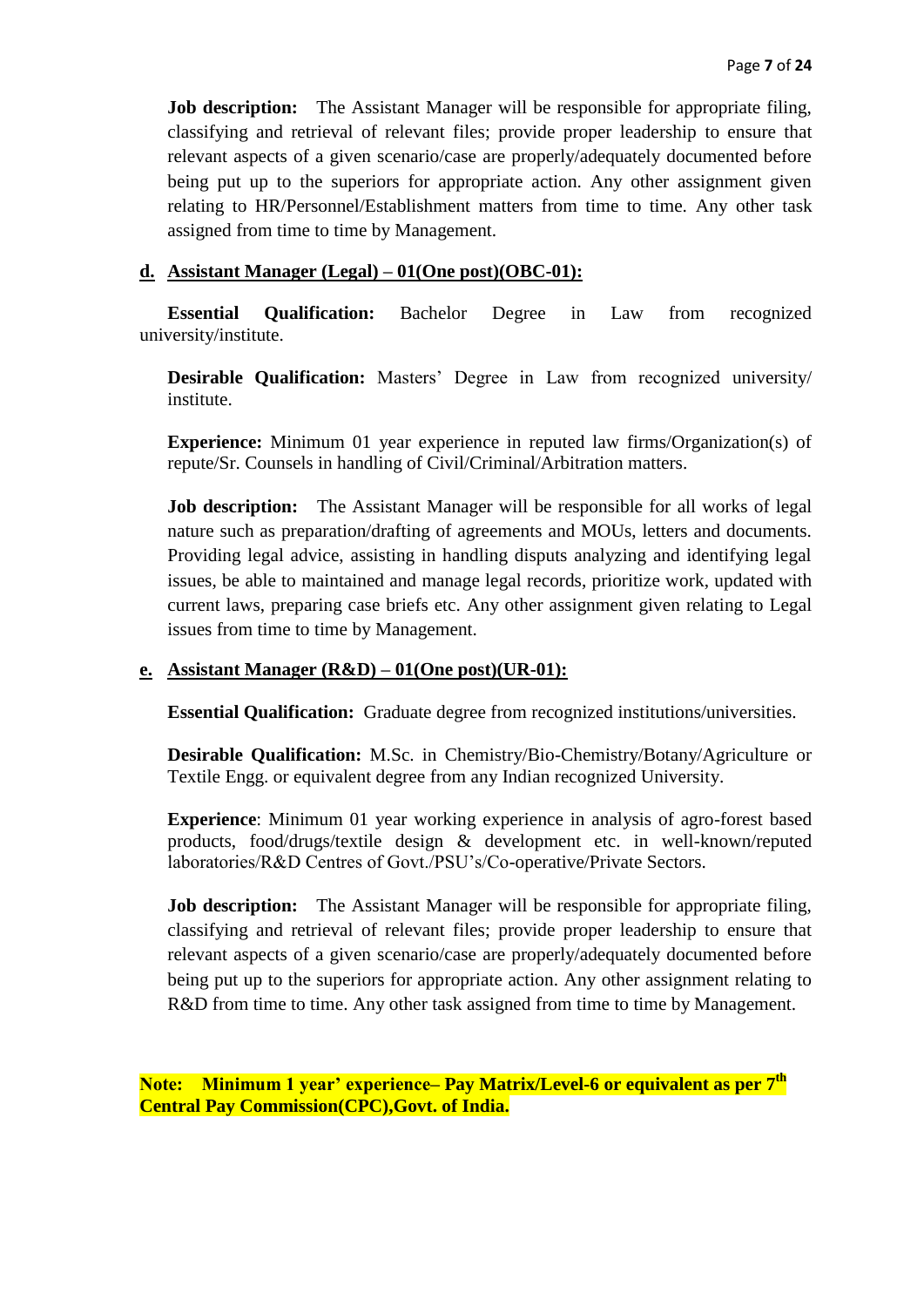### **GROUP-B**

# **Sr.No.6 Sales Executive/Sr. Assistant/Sr. Accountant – 13(thirteen posts) (UR-09 ;OBC-01;PwD(OH)-01(UR), EWS-02)**

- **Pay Matrix Level-6 (Rs.35400-112400) with initial basic pay of Rs.35400/-.** Other allowances like dearness allowance, house rent allowance and transportation allowance are admissible as per the Central Govt. pattern and other fringe benefits as per TRIFED's rules.
- **Age limit:** 26-31 years.

# **a. Sales Executive (UR-03, OBC-1)**

**Qualifications:** Graduate Degree preferably in Business Administration/ Economics/ Law/fashion technology/design & development/food technology/packaging from recognized university/institute.

**Experience**: Minimum 5 years' experience in reputed organizations/departments in the relevant field; preferably in the areas of marketing/exports/ merchandising of arts & crafts items and agro-forest based value-added products/ socio-economic development projects.

**Job Description:** The job description inter-alia, includes assisting Sr. Manager/Dy. Manager/Regional Manager in all the matters relating to sales and marketing of Tribes India products, market survey and processing of proposals, and other assignment given by the superior authority from time to time. Any other task assigned from time to time by Management.

### **b. Senior Assistant (UR:01, EWS:01)**

**Qualification:** Graduate Degree preferably in Business Administration/ Economics/Law/Social work from recognized university/institute.

**Experience**: Minimum 5 years' experience in reputed organizations/departments in the relevant field; preferably in the areas of personnel  $&$  administration.

**Job Description**: The job description inter-alia, includes assisting & reporting to the Sr. Manager/Dy. Manager/Regional Manager concerned and processing of all matters relating to the Division/office and other assignment given from time to time. Any other task assigned from time to time by Management.

#### **c. Senior Accountant (UR:05; EWS:01; PwD(UR):1)**

**Qualification:** Graduate Degree in Commerce from recognized university/institute.

**Experience**: Minimum 5 years' experience in reputed organizations/departments in the relevant field; preferably in the areas of finance  $\&$  account.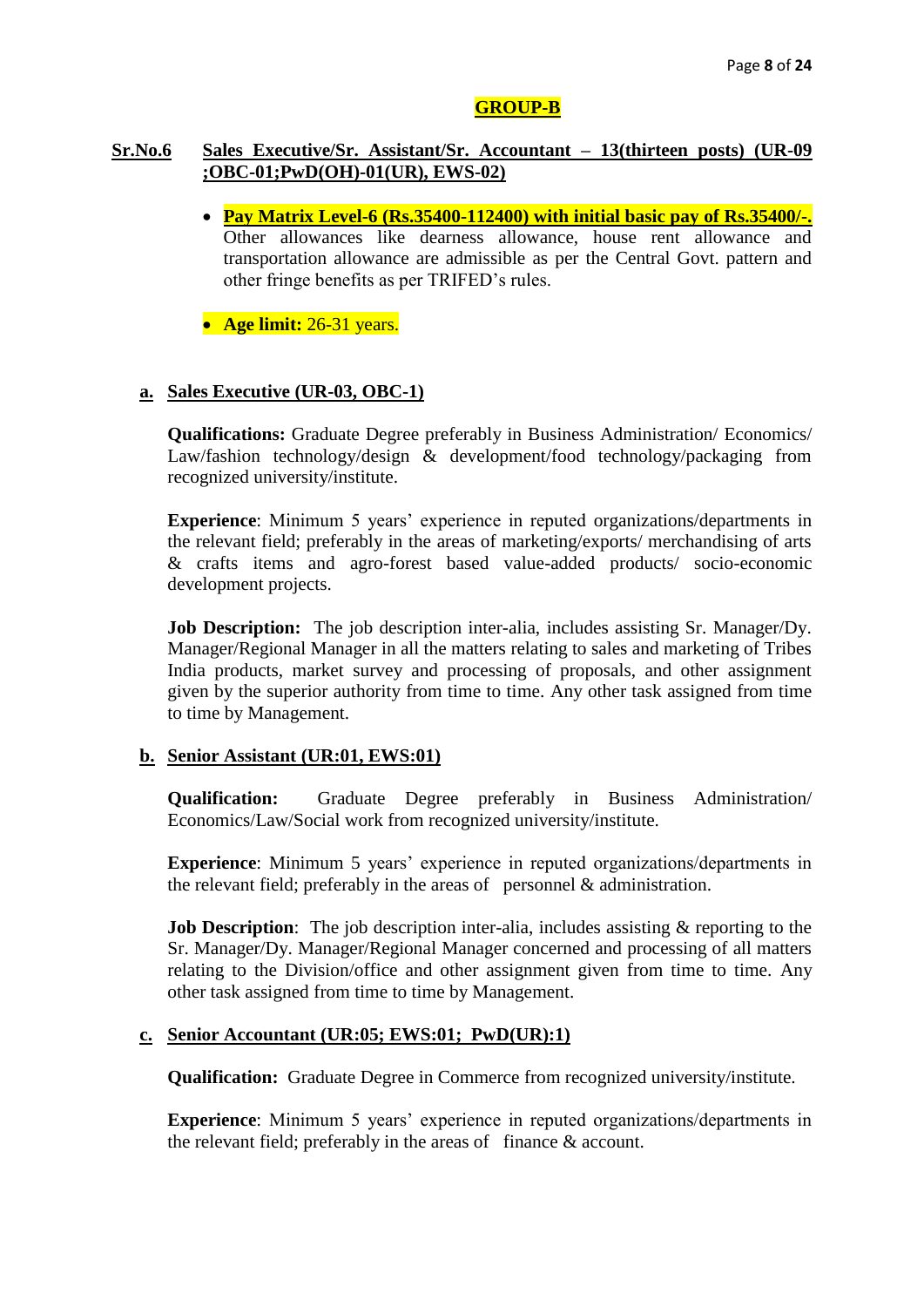**Job Description:** The job description inter-alia, include Assisting to Sr. Manager (Finance)/DM(Finance)/Regional Manager in Finance & Accounts matters. Knowledge of tally software, excel, preparation of annual accounts, GFT, GST and other tax matters awareness. He/She is in charge of one or two sections. Responsible for timely disposal of all DAKs, Bills and other communications received in his section after usual checks as enumerated in Civil Accounts Manual/General Financial Rules. Any other work assigned time to time by superiors. Any other task assigned from time to time by Management.

# **GROUP-C**

# **Sr.No.7 Commercial Assistant/Assistant/Accountant/Hindi Translator – 09 (Nine posts) (UR-04, ESM-01, OBC-2, EWS-1, SC-1)**

 **Pay Matrix Level-4(Rs.25500-81100) with initial basic pay of Rs.25500**/-. Other allowances like dearness allowance, house rent allowance and transportation allowance are admissible as per the Central Govt. pattern and other fringe benefits as per TRIFED's rules.

**Age limit:** 20-30 years.

#### **a. Commercial Assistant (UR-03); ESM-01):**

**Qualifications:** Graduate degree, preferably in Business Administration/ Science/Economics/Fashion Technology/Design & Development/Food Technology/Packaging from recognized University/Institute.

**Experience**: Minimum 3 years' experience in reputed organizations/departments in the relevant field; preferably in the areas of marketing/exports/merchandising of arts & crafts items and agro-forest based value-added products/socio-economic development projects/value addition projects.

**Job Description**: The job description inter-alia, includes sales and marketing of Tribes India products, market survey and processing of proposals, assisting Dy. Manager (Marketing)/Assistant Manager (Marketing) and other assignment given by the superior authority from time to time. Any other task assigned from time to time by Management.

#### **b. Assistant (UR-01, EWS-01):**

**Qualifications:**Graduate, preferably in Business Administration/ Economics/ Law/Library Science/ from recognized University/Institute.

**Experience**: Minimum 3 years' experience in reputed organizations/departments in the relevant field; preferably in the areas of personnel & administration.

**Job Description:** The job description inter-alia, includes Maintenance of Service Books and Personal files. Submission of leave application and other personal matters of employees. Maintenance of Earned/Medical leaves account. Preparation of Pay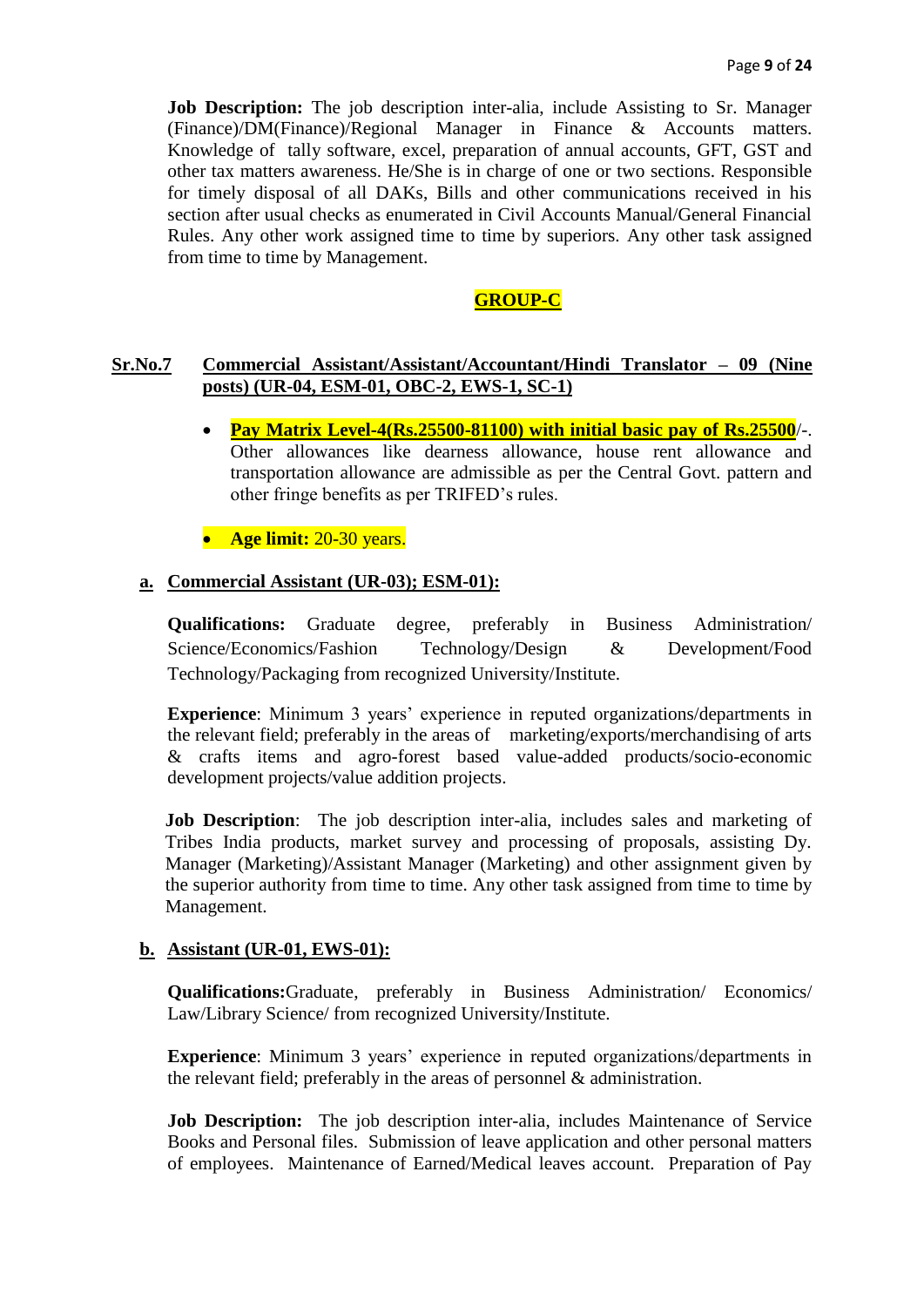Bills. Scrutiny and submission of other claims viz. T.A. Medical reimbursement, withdrawal/advance from GPF, LTC claims etc. Compilation, preparation and submission of different monthly, quarterly and annual returns. Maintenance of CPF account of employees. To deal with the pay fixation cases. Care taking and store keeping and other work assigned time to time. Any other task assigned from time to time by Management.

### **c. Accountant (OBC-01, SC-01):**

**Qualifications:** Graduate in Commerce from recognized University/Institute.

**Experience**: Minimum 3 years' experience in reputed organizations/ departments in the relevant field; preferably in the areas of finance  $\&$  accounts.

**Job Description:** The job description inter-alia, includes • Making payments and receipts as necessary for the business and recording them in accounting software (Tally) in a timely manner.  $\bullet$  Ensure outlined procedures in the Finance Policy are adhered to while making any payments (or) receiving funds.  $\bullet$  Make necessary journal entries as appropriate for appropriate accounting as per standard procedures.  $\bullet$  Ensure necessary documents are maintained for any transactions that are accounted in the software. Other work assigned by the superior time to time. Any other task assigned from time to time by Management.

# **d. Hindi Translator – 01(One post)(UR-01)**:

**Essential Qualification:** Graduate degree with Hindi & English as subjects from recognized institutions/universities.

**Desirable Qualification**: Diploma in English-Hindi translation.

**Experience:** Minimum 01 year experience in translation from English to Hindi and from Hindi to English.

**Job Description:** The job description inter-alia, includes to do normal translation work related to all activities and work of the office. To consolidate various returns/information as required for implementation of various Official Language Act. And policy matters regarding Hindi. To attend to various direction/instructions issued by the Superior Authority in Admn. Division in regard to the instructions received from Departmental of Official Languages from time to time. To assist in connection with all the meetings etc. related to Hindi/Official Language. To attend any other work assigned by the seniors and officers from time to time. Any other task assigned from time to time by Management.

### **Sr.No.8 Junior Assistant/Junior Commercial Assistant/Junior Accountant (45(forty five only) (UR-27, ESM-3, EWS-5, OBC-7, ST-3**

 **Pay Matrix Level-2(Rs.19900-63200) with initial basic pay of Rs.19900**/-. Other allowances like dearness allowance, house rent allowance and transportation allowance are admissible as per the Central Govt. pattern and other fringe benefits as per TRIFED's rules.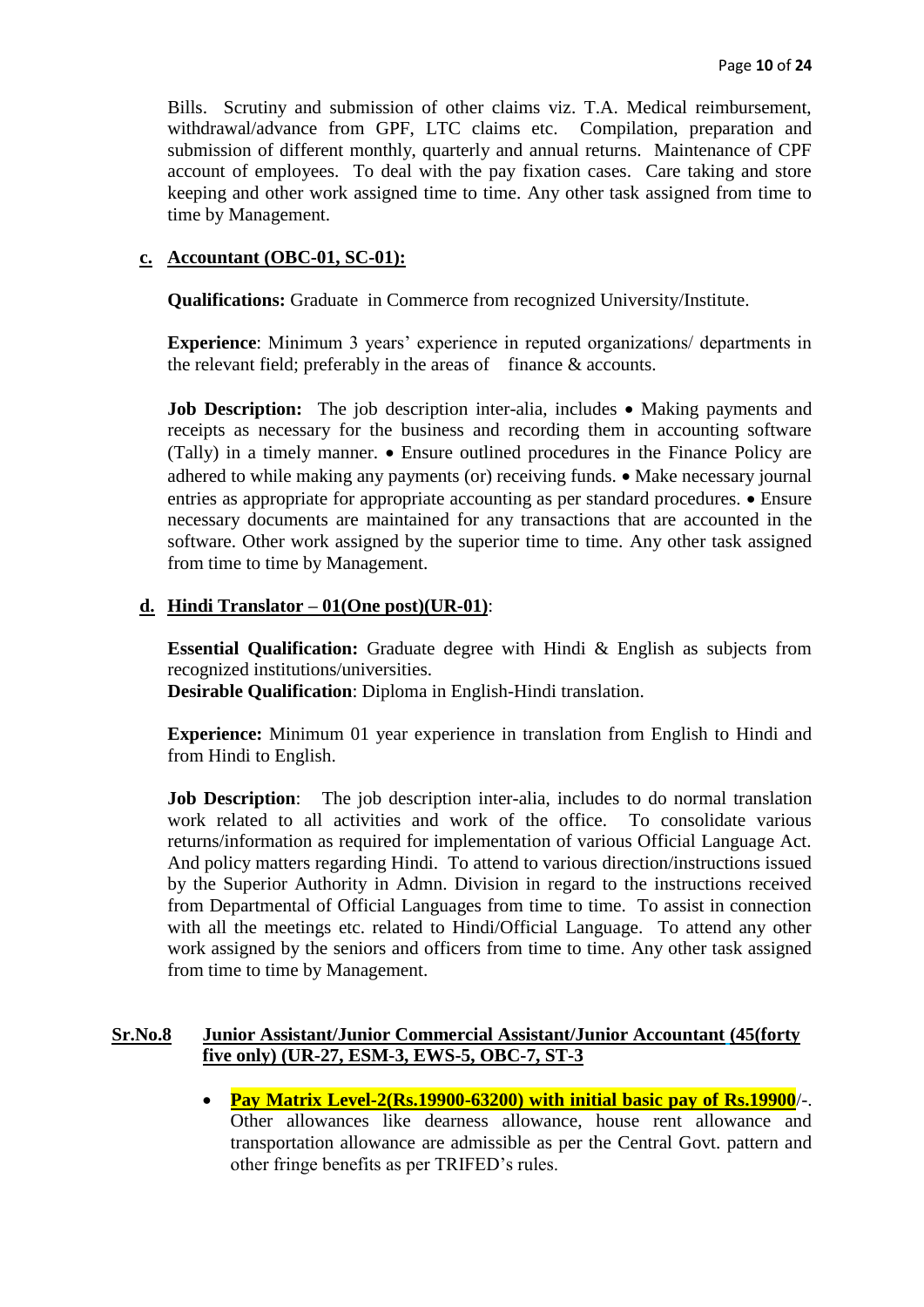**Age limit:** 21-30 years.

# **a. Junior Assistant – 21(Twenty One posts)(UR-14;ESM-01;ST-01;OBC-03, EWS-1):**

**Qualifications**: Graduate or equivalent qualification from recognized institutions/universities. Should have working knowledge of computers.

**Experience:** Minimum 2 years' working experience.

**Job Description**: The job description inter-alia, includes Diary and dispatch work. Typing work. Maintenance of file record (Register) and file movement registers. Maintenance of other officer records and other assignment given by the superior authority time to time. Any other task assigned from time to time by Management.

# **b. Junior Commercial Assistant – 14(Fourteen posts)(UR-08;ESM-01;ST-01;OBC-02, EWS-01):**

**Qualifications**: Graduate or equivalent qualification. Should have working knowledge of computers.

**Experience:** Minimum 2 years' working experience.

**Job Description**: The job description inter-alia, includes sales and marketing of Tribes India products, market survey and maintenance of file record (Register) and file movement registers. Maintenance of other officer records and other assignment given by the superior authority time to time. Any other task assigned from time to time by Management.

# **c. Junior Accountant/Jr.Accounts Asstt – 10(Ten posts)(UR-05;ESM-01;ST-01;OBC-02, EWS-01):**

**Qualifications**: Graduate in Commerce. Should have working knowledge of computers.

**Experience:** Minimum 2 years' experience in the relevant field.

**Job Description**: The job description inter-alia, includes Supervision and monitoring of work of Establishment and Account Section and knowledge of computers, tally , excel software. To assist the Senior Accountant/Assistant Manager (Finance & Accounts) in maintenance and control over the expenditure as per the budget allocation and other assignment given by the superior authority from time to time. Any other task assigned from time to time by Management.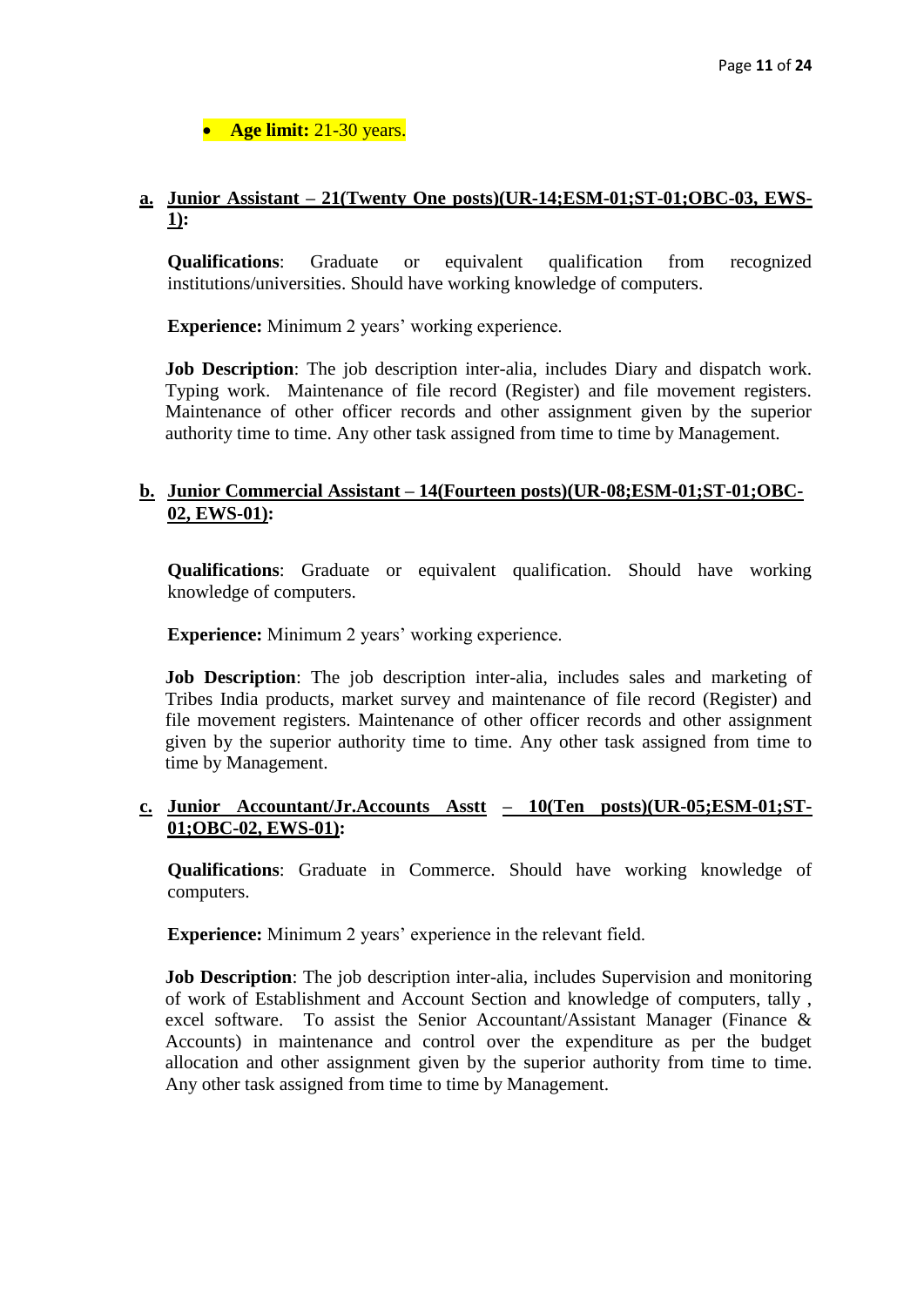# **Sr.No.09 Driver – 03(Three posts)(OBC-02, EWS-01)**

 **Pay Matrix Level-2(Rs.19900-63200) with initial basic pay of Rs.19900/-.** Other allowances like dearness allowance, house rent allowance and transportation allowance are admissible as per the Central Govt. pattern and other fringe benefits as per TRIFED's rules.

# • Age limit: 18-30 years.

- **Educational Qualification: Essential Qualification:** 10th or ITI equivalent. Possessing a valid driving license.
- **Experience:** 3 years' experience of driving a motor car. Working knowledge of local language/Hindi/English desirable.
- **Job Description**: The job description inter-alia, includes to Drive the Government assigned Official Car and its maintenance in full running condition, to attend the minor mechanical and electrical works as assigned, any other duties assigned by the authority. Any other task assigned from time to time by Management.

### **Sr.No.10 MTS – 01(One post)(EWS)**

- **Pay Matrix Level-1(Rs.18000-56900) with initial basic pay of Rs.18000/-**. Other allowances like dearness allowance, house rent allowance and transportation allowance are admissible as per the Central Govt. pattern and other fringe benefits as per TRIFED's rules.
- **Age limit:** 18-25 years.
- **Educational Qualification:**

**Essential Qualification:** Matriculation or equivalent pass or ITI pass. Knowledge of reading/writing local language essential. Hindi/English preferred.

**Job Description:** The job description inter-alia, includes carrying of files & other papers within the building. Photocopying, sending of FAX etc. Other non-clerical **work** in the Sectional Unit. Assisting in routine office **work** like diary, despatch etc., including on computer. Any other task assigned from time to time by Management.

# **1.2 AGE RELAXATION:**

In accordance with the DOPT's guidelines as contained in O.M. No.15012/2/2010-Estt(D) dated 27.03.2012, the relaxation in upper age limit allowed to various categories of government servants as under:

| N <sub>o</sub> | Category of Persons to whom age concession<br>is admissible and O.M./Notification No. | Categories of posts to Extent<br>which the<br>age | Concession | Age |
|----------------|---------------------------------------------------------------------------------------|---------------------------------------------------|------------|-----|
|                |                                                                                       | concession<br>1S<br>admissible                    |            |     |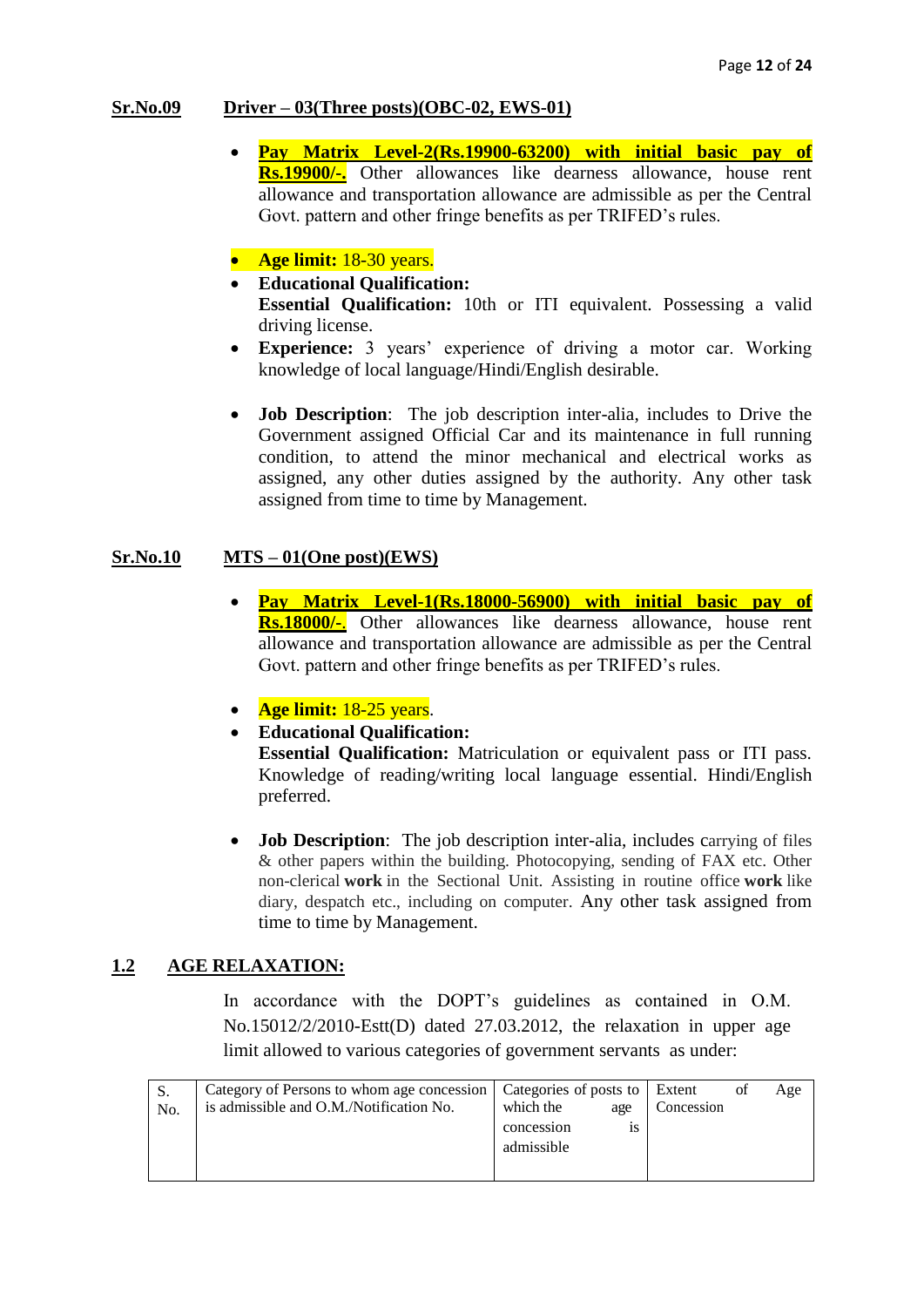| 1. | Scheduled Castes and Scheduled Tribes<br>Notification No. 2/101/72-Estt(D) dated<br>07.03.1974                                               | All posts filled by<br>Direct Recruitment                                                                                                                                  | 5 years                                                                          |
|----|----------------------------------------------------------------------------------------------------------------------------------------------|----------------------------------------------------------------------------------------------------------------------------------------------------------------------------|----------------------------------------------------------------------------------|
| 2. | Other Backward Class<br>O.M. No. 43013/2/95-Estt. (SCT) dated<br>25.01.1995<br>O.M. No. 36012/22/93-Estt. (SCT) dated<br>22.10.1993          | All posts filled<br><b>By Direct</b><br>Recruitment                                                                                                                        | 3 years                                                                          |
| 3. | Persons with disabilities<br>No. 43019/28/86-Estt.(D) dated 01.02.1999<br>read with<br>O.M. No. 36035/3/2004-<br>Estt(Res.) dated 29.12.2005 | In case of<br>(i)<br>Direct Recruitment to<br>Group 'C' and erstwhile<br>Group 'D' (now<br>MTS)                                                                            | 10 years                                                                         |
|    |                                                                                                                                              | In case of<br>(ii)<br>recruitment to Group<br>$\mathbf{A}'$ and<br>Group<br>$\cdot$ B<br>posts<br>through open<br>competitive<br>examination                               |                                                                                  |
|    | SC/ST Persons with disabilities<br>OBC Persons with disabilities                                                                             |                                                                                                                                                                            | 15 years<br>13 years                                                             |
|    | Persons with disabilities<br>O.M. No. 36035/3/2004-Estt(Res.) dated<br>29.12.2005                                                            | In case of direct<br>recruitment<br>to<br>Group<br>$'A'$ and<br>Group 'B' where<br>recruitment<br>is.<br>made otherwise than<br>through open<br>competitive<br>examination | 5 years                                                                          |
|    | SC/ST Persons with disabilities<br>OBC Persons with disabilities                                                                             |                                                                                                                                                                            | 10 years<br>8 years                                                              |
| 4. | Retrenched Central Government Employee<br>Notification No. 2/101/72-Estt(D) dated<br>07.03.1974                                              | For posts filled<br>otherwise<br>than<br><b>UPSC</b><br>through<br>on the basis of<br>competitive tests, i.e.<br>filled through<br>employment<br>exchange                  | Period<br>of<br>previous<br>service under the Govt.<br>of India plus three years |
| 5. | Whole Time Cadet Instructors in NCC                                                                                                          | For the purpose of<br>appointment to the                                                                                                                                   | Period<br>of<br>service<br>rendered in NCC plus                                  |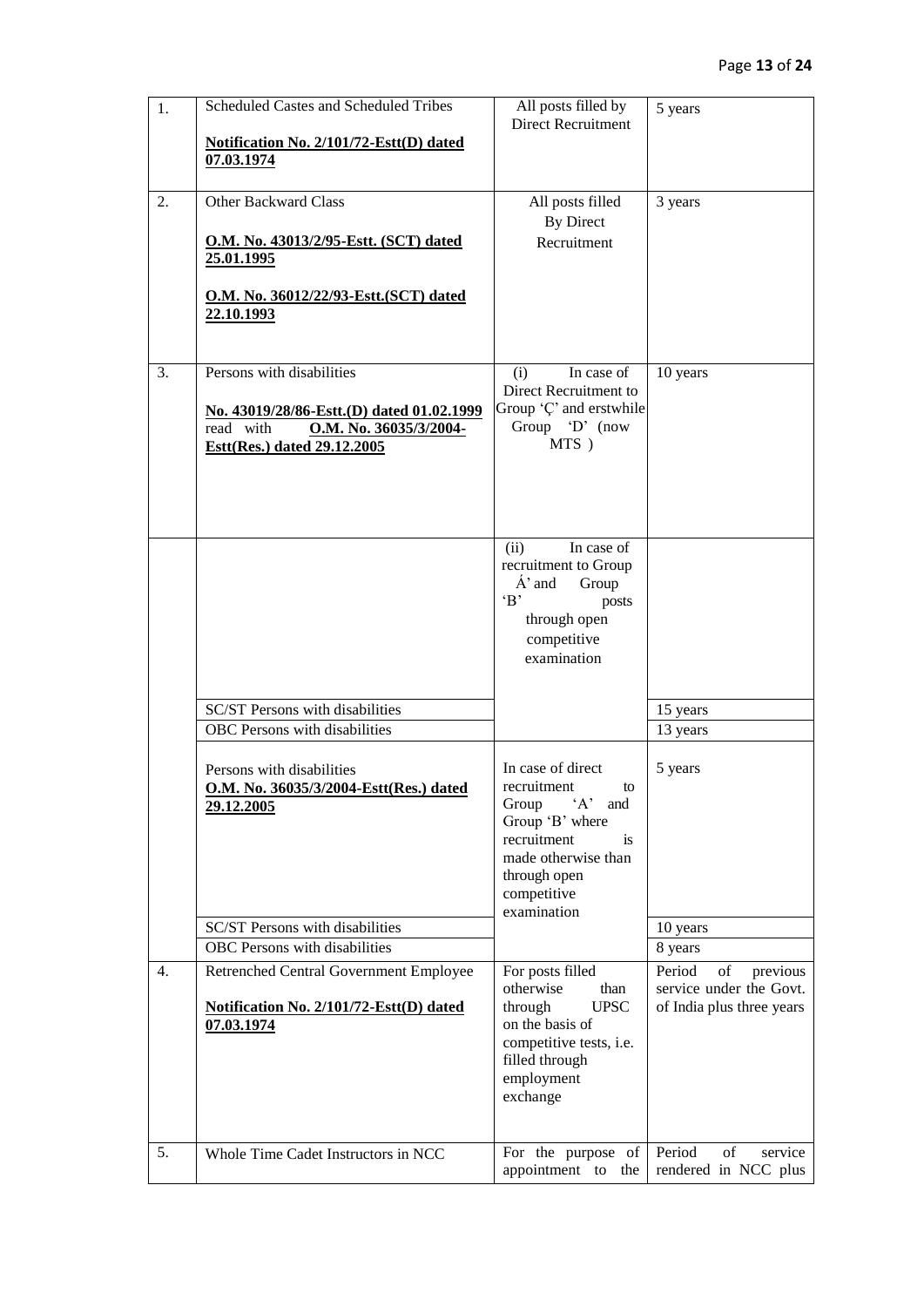|    | (a) who were released from NCC after the<br>expiry of their initial/extended tenure<br><b>Notification No. 2/101/72-Estt(D) dated</b><br>07.03.1974                                                                                                                  | posts, recruitment to<br>which<br>is<br>made<br>through the<br>Employment<br>exchange                                                                           | three years                                                                                                                                                                                        |
|----|----------------------------------------------------------------------------------------------------------------------------------------------------------------------------------------------------------------------------------------------------------------------|-----------------------------------------------------------------------------------------------------------------------------------------------------------------|----------------------------------------------------------------------------------------------------------------------------------------------------------------------------------------------------|
|    | (b) who were released form NCC before the<br>expiry of their initial/extended tenure<br>Notification No. 2/101/72-Estt(D) dated<br>07.03.1974                                                                                                                        | $-do$ -                                                                                                                                                         | Period<br>of<br>service<br>rendered in NCC, plus<br>three years provided<br>they have served in<br>NCC for a period of not<br>less than six months<br>prior<br>to their release from<br><b>NCC</b> |
| 6. | Ex-General<br>Reserve<br>Engineer<br><b>Force Personnel</b><br>O.M. No. 4/10/64-Estt(D) dated 26.10.1964<br>Notification No. 2/101/72-Estt(D) dated<br>07.03.1974                                                                                                    | For posts filled<br>otherwise<br>than<br><b>UPSC</b><br>through<br>on the basis of<br>competitive tests, i.e.<br>filled through<br>Employment<br>exchange       | Period of Service in<br>GREF plus 3 years                                                                                                                                                          |
| 7. | Territorial Army Personnel who have service<br>on the permanent staff of Territorial Army<br>Unit or have been embodied for service<br>under T.A. Rule 33 for a continuous period<br>of not less than six months.<br>O.M. No. 4/6/64-Estt(D) dated 11.02.1965<br>And | filled<br>For<br>post<br>otherwise<br>than<br>through UPSC on<br>the basis of<br>competitive testsi.e.<br>for posts<br>filled<br>through Employment<br>Exchange | Entire<br>Period<br>οf<br>embodied<br>service<br>including broken period<br>in the Territorial Army<br>plus three years                                                                            |
|    | Notification No. 2/101/1972-Estt(D) dated<br>7.3.1974                                                                                                                                                                                                                |                                                                                                                                                                 |                                                                                                                                                                                                    |
| 8. | Ex-Servicemen<br>Notification No. 39016/10/1979- Estt. (c)<br>dated 15.12.1979                                                                                                                                                                                       | $\mathcal{C}$<br>Group<br>$\&$<br>erstwhile<br>D<br>posts                                                                                                       | Period<br>of<br>Military<br>service plus 3 years                                                                                                                                                   |
| 9. | Disabled<br>Defence<br>services<br>personnel<br>O.M. No. $14/42/65$ -Estt(D)<br><u>dated</u><br>29.03.1966 and O.M. No. 13/35/71-<br>Estt.(C) dated 24.12.1971                                                                                                       | (a) Group C $&$<br>erstwhile<br>D<br>filled<br>posts<br>through Employment<br>Exchange                                                                          | 45<br>(50)<br>years<br>years of SC/ST)                                                                                                                                                             |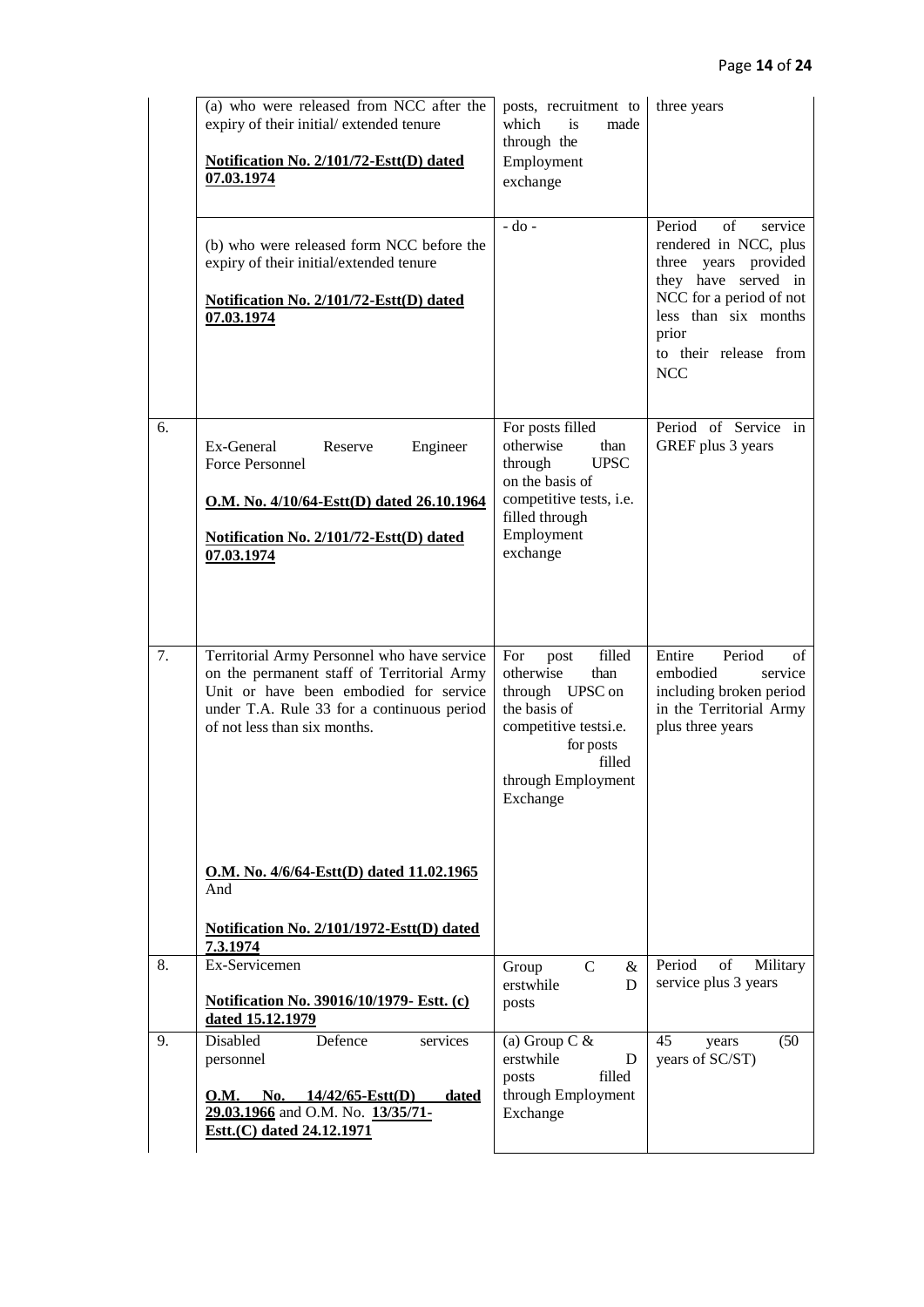|     |                                                                                                                            | (b) Group $A & B$<br>posts<br>filled<br>otherwise<br>than<br>through Competitive<br>Examination by UPSC                                                                                                                                                                                                                                                                                                                                         | (50)<br>45<br>years<br>years of SC/ST)                                                                                                                                                                          |
|-----|----------------------------------------------------------------------------------------------------------------------------|-------------------------------------------------------------------------------------------------------------------------------------------------------------------------------------------------------------------------------------------------------------------------------------------------------------------------------------------------------------------------------------------------------------------------------------------------|-----------------------------------------------------------------------------------------------------------------------------------------------------------------------------------------------------------------|
|     | O.M. No. 39016/5/1981-Estt.(C) dated<br>21.02.1981                                                                         | All<br>(c)<br>posts<br>filled<br>by<br>Competitive<br>examination                                                                                                                                                                                                                                                                                                                                                                               | 3 years (8 years for<br>SC/ST)<br>subject to the condition<br>that<br>they would<br>not<br>be<br>allowed to avail of                                                                                            |
|     |                                                                                                                            |                                                                                                                                                                                                                                                                                                                                                                                                                                                 | a larger number of<br>chances in respect of<br>recruitment to a service,<br>or group of services,<br>than the maximum<br>number of chances<br>permissible<br>to<br>anygeneral candidate<br>under the age limit. |
| 10. | Ex-personnel of Army Medical Corps (Short<br>Service regular Commissioned Officer)<br>O.M. No. 4/3/55-RPS dated 13.07.1956 | All<br>posts<br>requiring Medical<br>qualification                                                                                                                                                                                                                                                                                                                                                                                              | 35 years                                                                                                                                                                                                        |
| 11. | Ex-servicemen ECO/SSCO<br>O.M. No. 39016/15/79-Estt. (C) dated<br>07.09.1981                                               | Group A & B Posts<br>Services/posts filled<br>by direct recruitment<br>otherwise<br>than on<br>a result of anyopen                                                                                                                                                                                                                                                                                                                              | Military<br>service<br>plus three years                                                                                                                                                                         |
|     | O.M. No. 36034/8/88-Estt. (SCT) dated<br>19.05.1988                                                                        | All<br>India competitive<br>examination held by<br>UPSC subject to the<br>condition<br>that<br>$(i)$ the<br>continuous service<br>rendered<br>in<br>teh<br>Armed<br>Forces<br>by<br>ex-<br>an<br>servicemen is not less<br>than six months after<br>attestation<br>(ii)<br>after<br>resultant age<br>deducting his<br>age<br>does<br>not<br>exceed<br>the<br>prescribed<br>age<br>limit<br>by<br>more<br>three<br>than<br>(iii)<br>and<br>years |                                                                                                                                                                                                                 |
|     |                                                                                                                            | condition<br>prescribed<br>in<br>O.M.<br>No.<br>39016/10/79-                                                                                                                                                                                                                                                                                                                                                                                    |                                                                                                                                                                                                                 |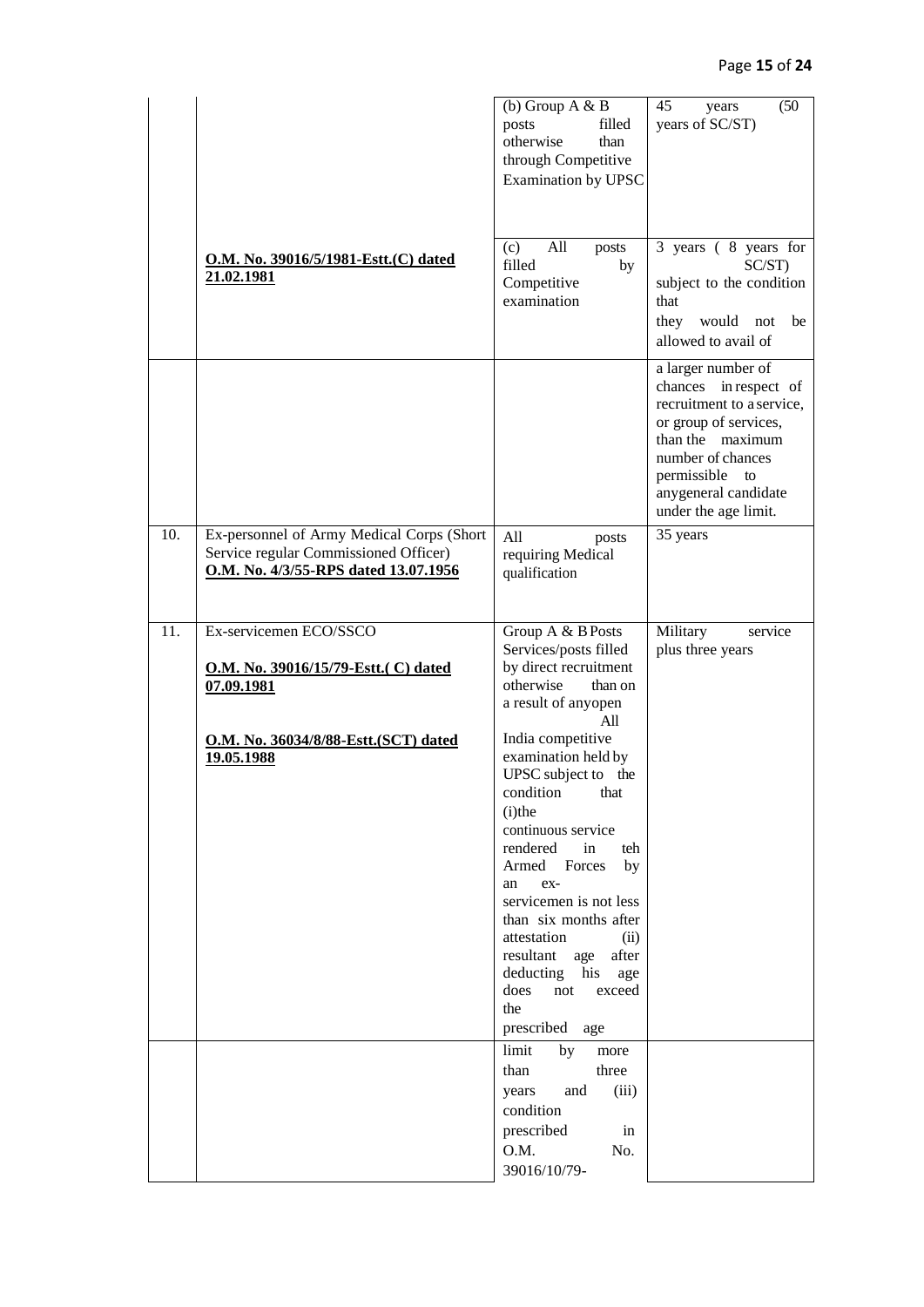| dated<br>Esst.(C)                                                                                               |            |
|-----------------------------------------------------------------------------------------------------------------|------------|
| 15.12.1979                                                                                                      |            |
| For                                                                                                             | Five years |
| appointment to                                                                                                  |            |
| any vacacny in                                                                                                  |            |
| Group<br>$\mathbf{A}$<br>and                                                                                    |            |
| Group<br>$\bf{B}$                                                                                               |            |
| Services/posts                                                                                                  |            |
| filled by direct                                                                                                |            |
| recruitment<br>on                                                                                               |            |
| of<br>results<br>the                                                                                            |            |
| All<br>India<br>an                                                                                              |            |
| Competitive                                                                                                     |            |
| Examination                                                                                                     |            |
| held by UPSC,                                                                                                   |            |
| ex-service<br>and                                                                                               |            |
| Commissioned                                                                                                    |            |
| Officers                                                                                                        |            |
| including                                                                                                       |            |
| ECOs/SSCOs                                                                                                      |            |
| who<br>have                                                                                                     |            |
| rendered atleast                                                                                                |            |
| 5 years military                                                                                                |            |
| service<br>and                                                                                                  |            |
| have<br>been                                                                                                    |            |
| released<br>on                                                                                                  |            |
| completion<br>of                                                                                                |            |
| assignment                                                                                                      |            |
| (including those                                                                                                |            |
| whose                                                                                                           |            |
| assignment<br>is                                                                                                |            |
| due<br>be<br>to                                                                                                 |            |
| completed<br>within<br>6                                                                                        |            |
| months)                                                                                                         |            |
| otherwise<br>than                                                                                               |            |
| by<br>$% \left( \left( \mathcal{A},\mathcal{A}\right) \right) =\left( \mathcal{A},\mathcal{A}\right)$ of<br>way |            |
| dismissal<br><b>or</b>                                                                                          |            |
| discharge<br>on                                                                                                 |            |
| account<br>$% \left( \left( \mathcal{A},\mathcal{A}\right) \right) =\left( \mathcal{A},\mathcal{A}\right)$ of   |            |
| physical                                                                                                        |            |
| disability                                                                                                      |            |
| attributable<br>to                                                                                              |            |
| military service or on                                                                                          |            |
| invalidment.                                                                                                    |            |
|                                                                                                                 |            |
|                                                                                                                 |            |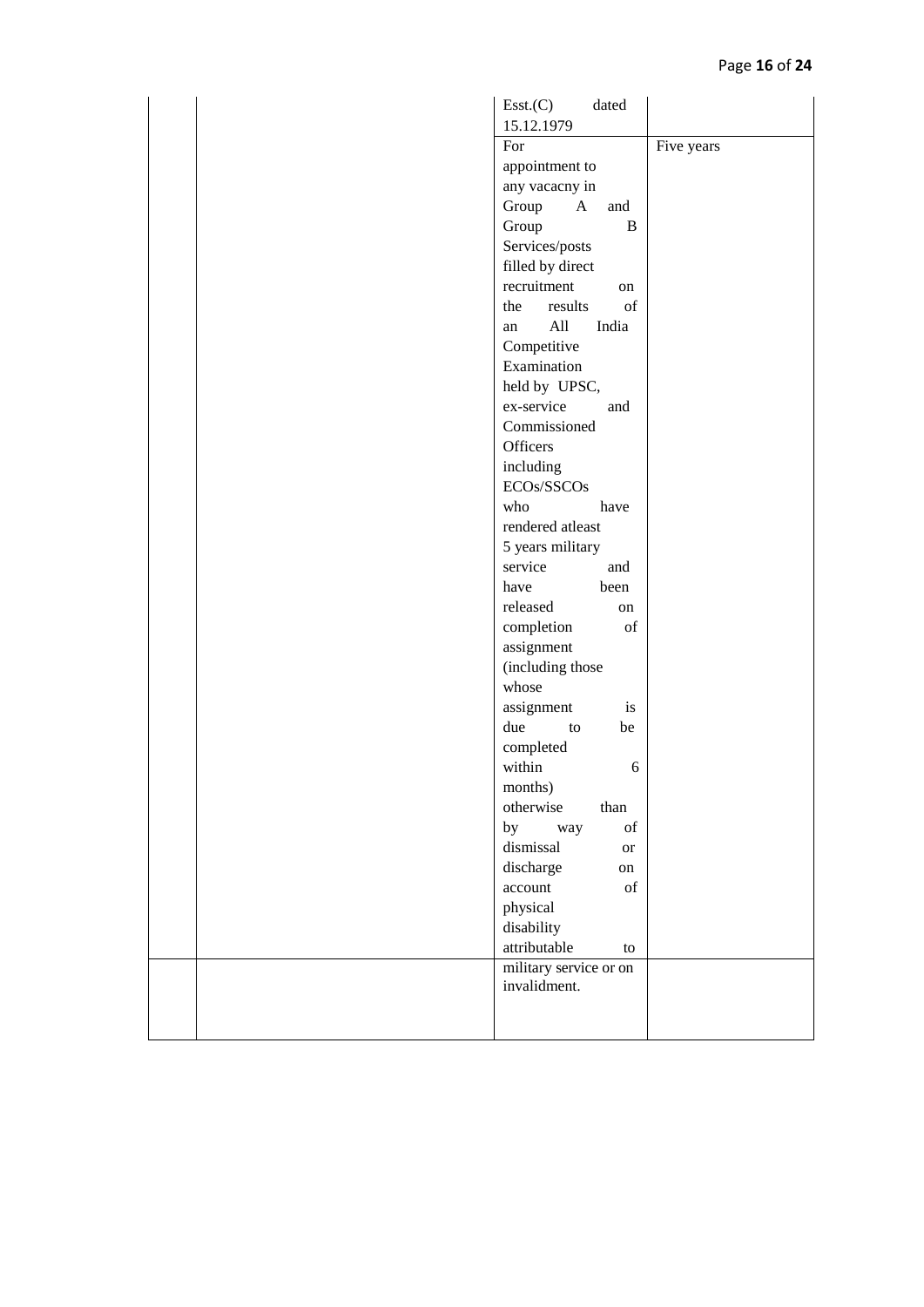| 12. | Departmental Candidates with three years<br>continuous service in Central Government<br><u>O.M. No.</u><br><u>15012/1/88-Esst.(D)</u><br><b>dated</b><br>30.01.1980<br><b>O.M.</b> No.<br>$15012/1/88$ -Esst.(D)<br>dated<br>20.05.1988                                                                                    | For appointment to<br>$\cdot$ C<br>Group<br>and<br>erstwhile<br>'D'<br><b>MTS</b><br>(now)<br>posts) by direct<br>recruitment which are<br>in the same<br>line<br><b>or</b><br>allied cadres                                                                                                                      | Up to 40 years of age<br>(45 years for SC/ST)                                                                                                                                                                                                                                         |
|-----|----------------------------------------------------------------------------------------------------------------------------------------------------------------------------------------------------------------------------------------------------------------------------------------------------------------------------|-------------------------------------------------------------------------------------------------------------------------------------------------------------------------------------------------------------------------------------------------------------------------------------------------------------------|---------------------------------------------------------------------------------------------------------------------------------------------------------------------------------------------------------------------------------------------------------------------------------------|
|     | O.M. No.<br>15012/8/87-Estt.(D)<br>dated<br>15.10.1987<br><u>O.M. No.</u><br>$35014/4/79$ -Esst.(D)<br>dated<br>24.10.1985                                                                                                                                                                                                 | Group A and Group<br>filled<br>posts<br>B<br>through<br><b>UPSC</b><br>(other<br>than those filled on<br>the basis of<br>competitive<br>examination) and<br>posts<br>which<br>are<br>exempted<br>from<br>purview<br>of<br><b>UPSC</b><br>(where<br>recruitment<br>is<br>made<br>by<br>organisation<br>themselves) | 5 years<br>(for posts which are in<br>the same line or allied<br>cadres and where a<br>relationship could be<br>established that the<br>service<br>already<br>rendered in a particular<br>will<br>post<br>be<br>useful<br>for<br>the<br>efficient discharge of<br>the duties of post. |
| 13. | Widows, divorced women and<br>women<br>judicially separated from their husbands and<br>who are not re-married<br>O.M. NO. 15012/13/1979-Estt (D) dated<br><u>19.01.1980</u><br>$15012/1/82$ -Estt.(D)<br><u>O.M. No.</u><br><u>dated</u><br>06.09.1983<br>No.<br>15012/1/87-Estt.(D)<br><b>O.M.</b><br>dated<br>05.10.1990 | $`C`$<br>Group<br>and<br>erstwhile Group 'D'<br>posts under the<br>Central<br>Government filled<br>through Staff<br>Selection<br>Commission and<br>Employment<br>exchange<br>$\Delta$<br>Group<br>and<br>'B' posts except<br>where recruitment                                                                    | Up to the age of<br>35 years (up to<br>40<br>years<br>for<br>members<br>of<br>Scheduled Castes and<br>Scheduled<br>Tribes)<br>but<br>no<br>relaxation<br>of<br>educational<br>qualification<br><b>or</b><br>method<br>of<br>recruitment                                               |
|     |                                                                                                                                                                                                                                                                                                                            | is<br>through<br>made<br>open<br>competitive<br>examination                                                                                                                                                                                                                                                       |                                                                                                                                                                                                                                                                                       |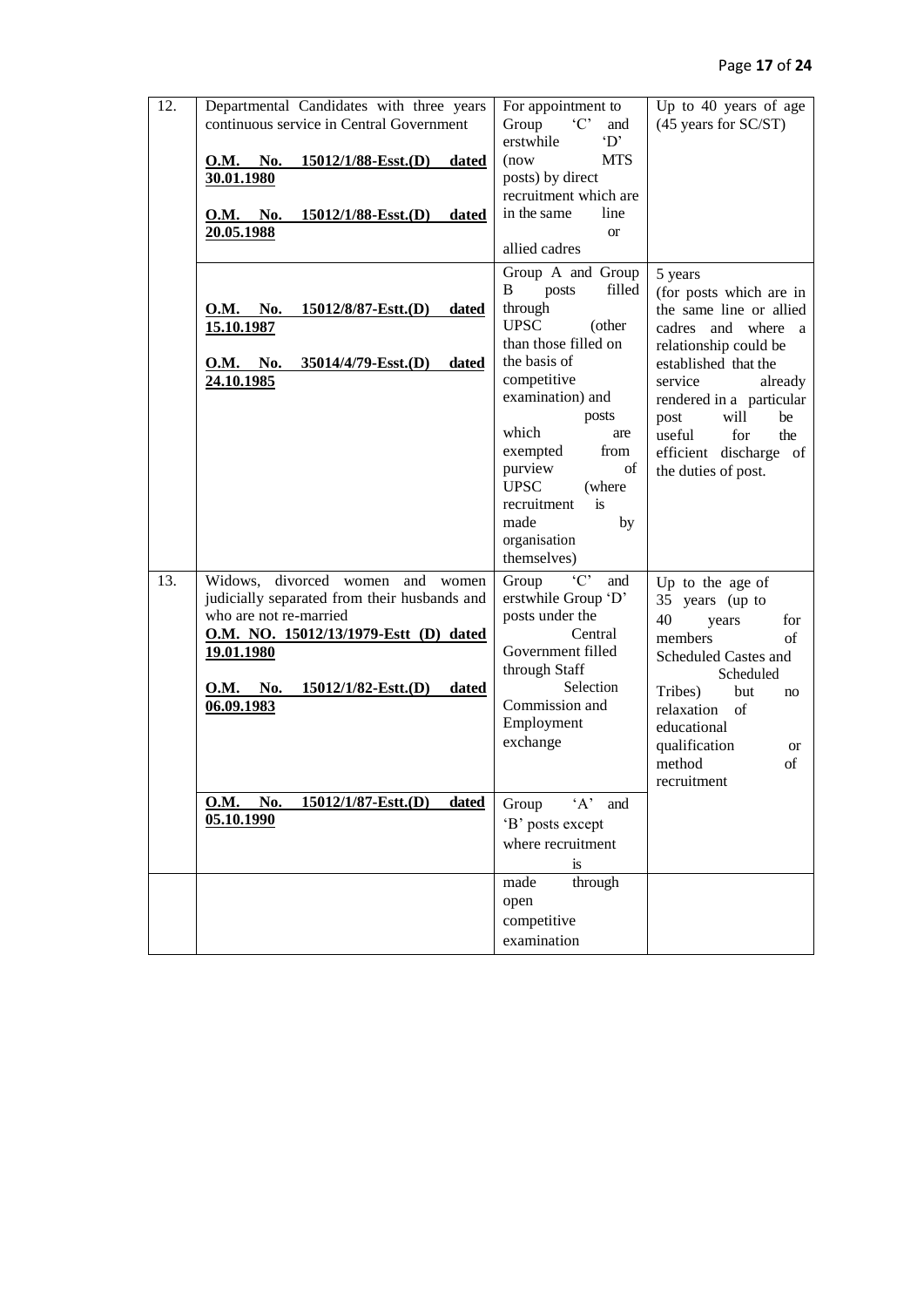| 14. | Meritorious Sportspersons                       | of<br>All<br>Group            | Up to $5$ years $(10$ years |
|-----|-------------------------------------------------|-------------------------------|-----------------------------|
|     |                                                 | Civil posts/Services          | for SC/ST candidates)       |
|     | No. 15012/3/84-Estt.(D) dated 12.11.1987        | under<br>the                  |                             |
|     |                                                 | of<br>Government              |                             |
|     |                                                 | filled<br>India               |                             |
|     |                                                 | otherwise<br>than             |                             |
|     |                                                 | through Competitive           |                             |
|     |                                                 | examinations                  |                             |
|     |                                                 | conducted<br>by               |                             |
|     |                                                 | <b>UPSC</b>                   |                             |
|     |                                                 |                               |                             |
|     |                                                 |                               |                             |
|     |                                                 |                               |                             |
| 15. | Persons who had ordinarily been domiciled       | For recruitment to all        | age-limit<br>Upper          |
|     | in the State of Jammu and Kashmir during        | Central Civil Services        | relaxable by five years     |
|     | the period 01.01.1980 to 31.12.1989             | <b>Posts</b><br>and<br>made   | subject to maximum          |
|     |                                                 | through UPSC<br><sub>or</sub> | number<br>of                |
|     | <b>GSR 915(E)</b> dated 30.12.2011              | SSC or                        | chances permissible         |
|     | GSR 208(E) dated $10^{th}$ April 1997           | otherwise<br>by               | under<br>the                |
|     | GSR 826(E) dated 27 <sup>th</sup> December 1999 | <b>Central Government</b>     | relevant rules              |
|     | GSR 919(E) dated 20 <sup>th</sup> December 2001 | till 31.12.2013               |                             |
|     | GSR 879(E) dated 10 <sup>th</sup> November 2003 |                               |                             |
|     | GSR 707(E) dated 6 <sup>th</sup> December 2005  |                               |                             |
|     | GSR 761(E) dated 7 <sup>th</sup> December, 2007 |                               |                             |
|     | GSR 839(E) dated 23rd November 2009             |                               |                             |

**1.3** The Cut-Off date for determining various eligibility criteria (educational qualifications, experience, age limit etc.) will be **05.01.2020**.

**1.4** The OBC candidates who belong to 'Creamy Layer' the relevant Government regulations will apply.

1.5 The Economically Weaker Section(EWS) reservation/concessions as per the relevant Govt. of India guidelines will apply, inter-alia , **EWS (Economically Weaker Section) Reservation:**

a) Candidates who are not covered under the scheme of reservation for SC/ST/OBC and **whose family gross annual income is below Rs.8 Lakh** (Rupees Eight Lakh) shall be eligible for benefit of reservation for EWS. The income shall also include income from all sources i.e. salary, agriculture, business, profession etc. for the financial year prior to the year of application. Also, candidates whose family owns or possesses any of the following assets shall be excluded from being identified as EWS, irrespective of family income:

- i. 5 Acres of agriculture land and above.
- ii. Residential flat of 1000 Sq Ft and above.
- iii. Residential plot of 100 Sq yards and above in notified municipalities.
- iv. Residential plot of 200 Sq Yd and above in areas other than the notified municipalities.

b) The property held by a family in different locations or different places/cities would be clubbed while applying the land or property holding test to determine EWS status. (The term Family – for this purpose will include the person who seeks benefit of reservation. His/her parents and siblings below the age of 18 years as also his/her spouse and children below the age of 18 years).

c) The benefit of reservation under EWS can be availed upon production of an income and asset certificate issued by a competent authority. The income and asset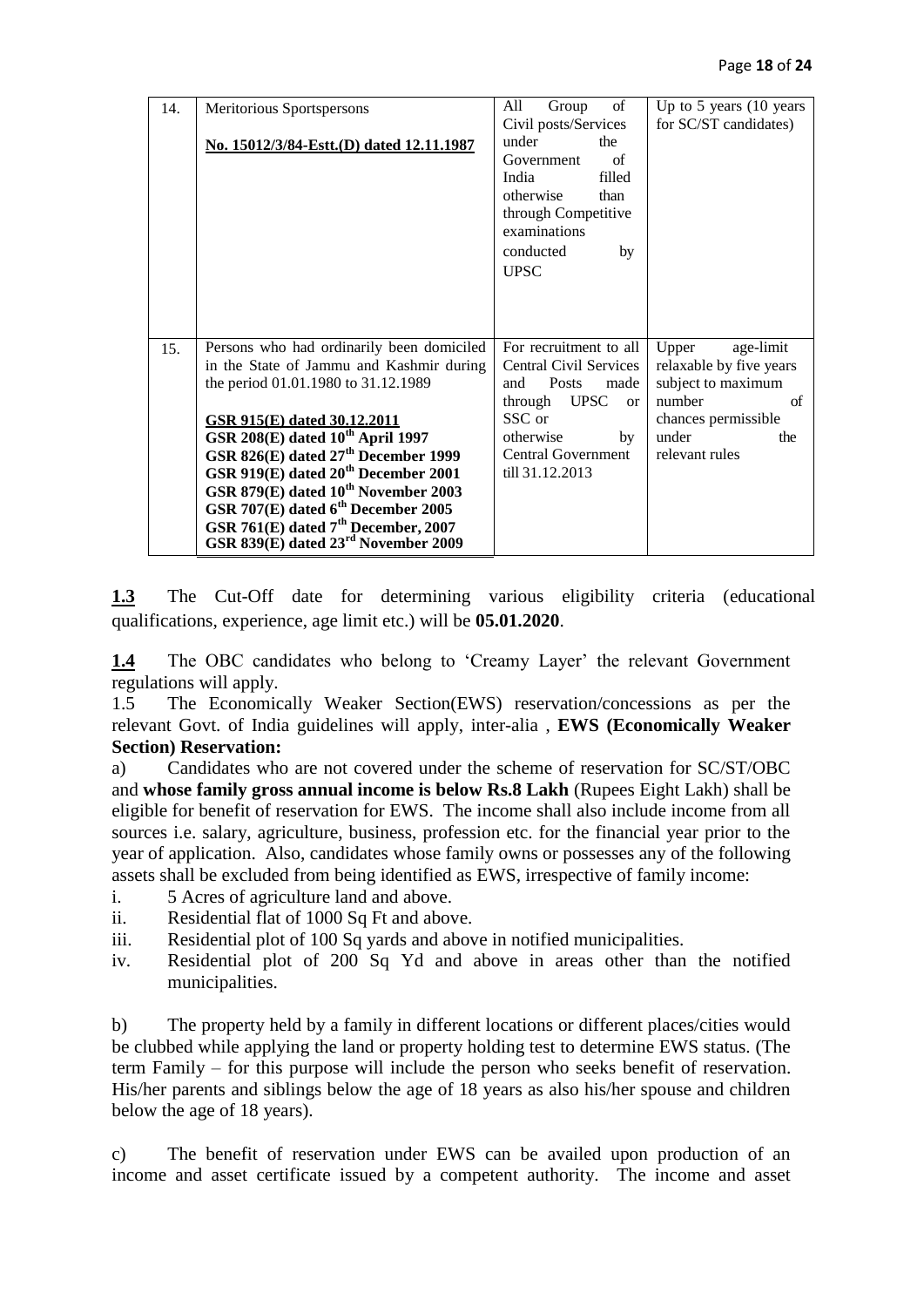certificate issued by any one of the following authorities shall only be accepted as candidate's claim as belonging to EWS:

- i. District Magistrate/Additional District Magistrate/Collector/Deputy Commissioner/Additional Deputy Commissioner/1<sup>st</sup> Class Stipendiary Magistrate/Sub Divisional Magistrate/Taluka Magistrate/Executive Magistrate/Extra Assistant Commissioner; or
- ii. Chief Presidency Magistrate/Additional Chief Presidency Magistrate/Presidency Magistrate; or
- iii. Revenue Officer not below the rank of Tehsildar; or
- iv. Sub-Divisional Officer of the area where the candidate and/or his/her family normally resides.

d) The candidate applying against the vacancies reserved for EWS must possess Income and asset certificate as on closing date of online application for this advertisement. Accordingly, these candidates are required to produce valid Income and asset certificate during documentation stage. In case of non-compliance of aforesaid stipulations, their claim for reserved status under EWS shall not be entertained and the candidature of such candidates, if fulfilling all the eligibility conditions for General (UR) category, shall be considered under General (UR) vacancies only

# **1.6 MODE OF SELECTION:**

- (a) For Group-A posts The mode of selection will be shortlisting of candidates through Computer Based Test (CBT) followed by their interview.
- (b) For Group-B and Group-C posts Candidates will be shortlisted for selection on the basis of their performance in Computer Based Test (CBT).
- (c) For the post of Driver The mode of selection will be shortlisting of candidates through Computer Based Test (CBT) followed by their skill-test.
- (d) TRIFED reserves the right to increase/decrease the vacancies and amend/cancel the advertisement at its sole discretion and modify the components and formats of assessment and evaluation of the candidates.
- (e) The Written Examination (CBT) for the recruitment to the notified posts is likely to be held at following 16 cities (code of the cities is mentioned against the name of the city). However, TRIFED has the right to conduct the written examination (CBT) at all the cities or any one of the cities depending upon the number of the candidates and other compulsions. Number of centers in each city will depend upon the number of candidates opting for a city. The centres for the Computer Based Test (CBT) for the:
	- Group 'A' posts at Delhi/NCR
	- Group 'B' and 'C' posts in various Regional Offices of TRIFED as mentioned here under.

The cities of the Computer Based Test will be decided by TRIFED though the preferences/options submitted by candidates will be considered to the extent of availability of seats at such centre.

| Name of the City | City<br>Code | Name of the City | City<br>Code |
|------------------|--------------|------------------|--------------|
|                  |              |                  |              |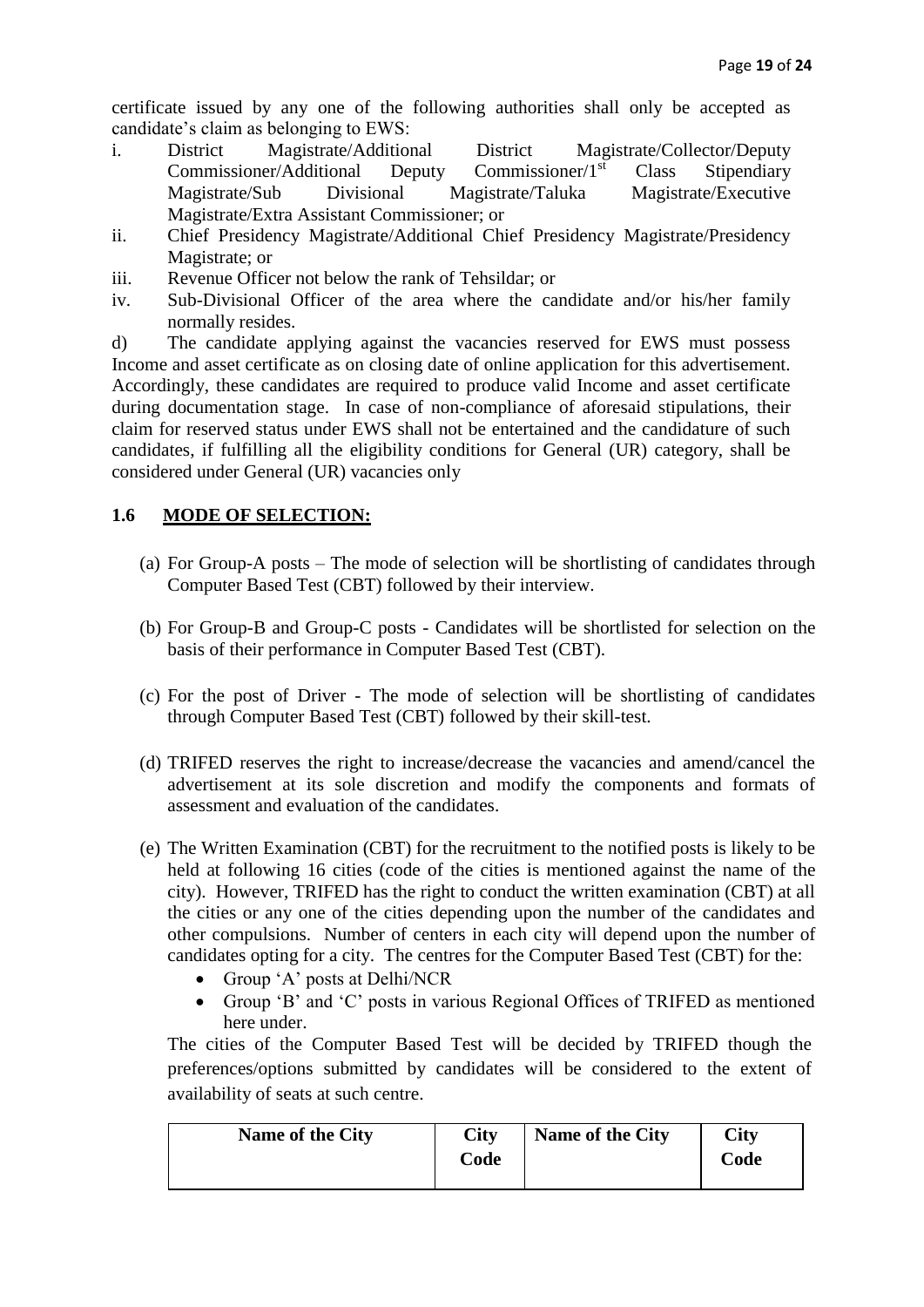| Ahmedabad                   | 01 | Gangtok   | 09 |
|-----------------------------|----|-----------|----|
| Bangalore                   | 02 | Guwahati  | 10 |
| <b>Bhopal</b>               | 03 | Hyderabad | 11 |
| Bhubaneshwar                | 04 | Jaipur    | 12 |
| Chandigarh/Panchkula/Mohali | 05 | Kolkata   | 13 |
| Chennai                     | 06 | Mumbai    | 14 |
| Dehradun                    | 07 | Raipur    | 15 |
| Delhi/NCR                   | 08 | Ranchi    | 16 |

- (f) For persons with disability, the relevant Government regulations will apply.
- (g) Schedule of the examination will be intimated with the Admit Card.
- (h) Detailed examination schedule will also be notified on TRIFED website [www.trifed.in](http://www.trifed.in/)**.**
- (i) Based on the performance in written examination (CBT) and also keeping in view the number of vacancies, the candidates will be called for interview/skill-test the ratio as decided by TRIFED. Intimation to this effect will be uploaded on TRIFED website **www.trifed.in**. Candidates are required to check TRIFED website from time to time for updates. **The mode of selection will be the sole discretion of TRIFED and may change.**

# **1.7 HOW TO APPLY:**

1. Candidates must apply online through the website www.trifed.in. No other means/mode of application will be accepted.

2. Candidates can apply for a maximum of two posts separately.

3. Candidate should read the instructions carefully before applying. Incomplete applications will be summarily rejected.

4. Candidates are advised to retain the copy of filled application form for future references and are further advised not to send any hardcopies through post or email to TRIFED.

5. Application once submitted cannot be modified.

6. Candidates are required to keep active their Email-ID and Mobile Number registered in online application till the completion of this recruitment process. TRIFED will send communications only at the registered email ID/mobile of the candidates.

7. Before applying online, candidate will be required to have a scanned (digital) image of his/her recent photograph and signature for uploading. The scanned photograph and signature should be in **JPG/JPEG** format only and maximum digital size of scanned photograph and signature should be between **20kb to 100kb**.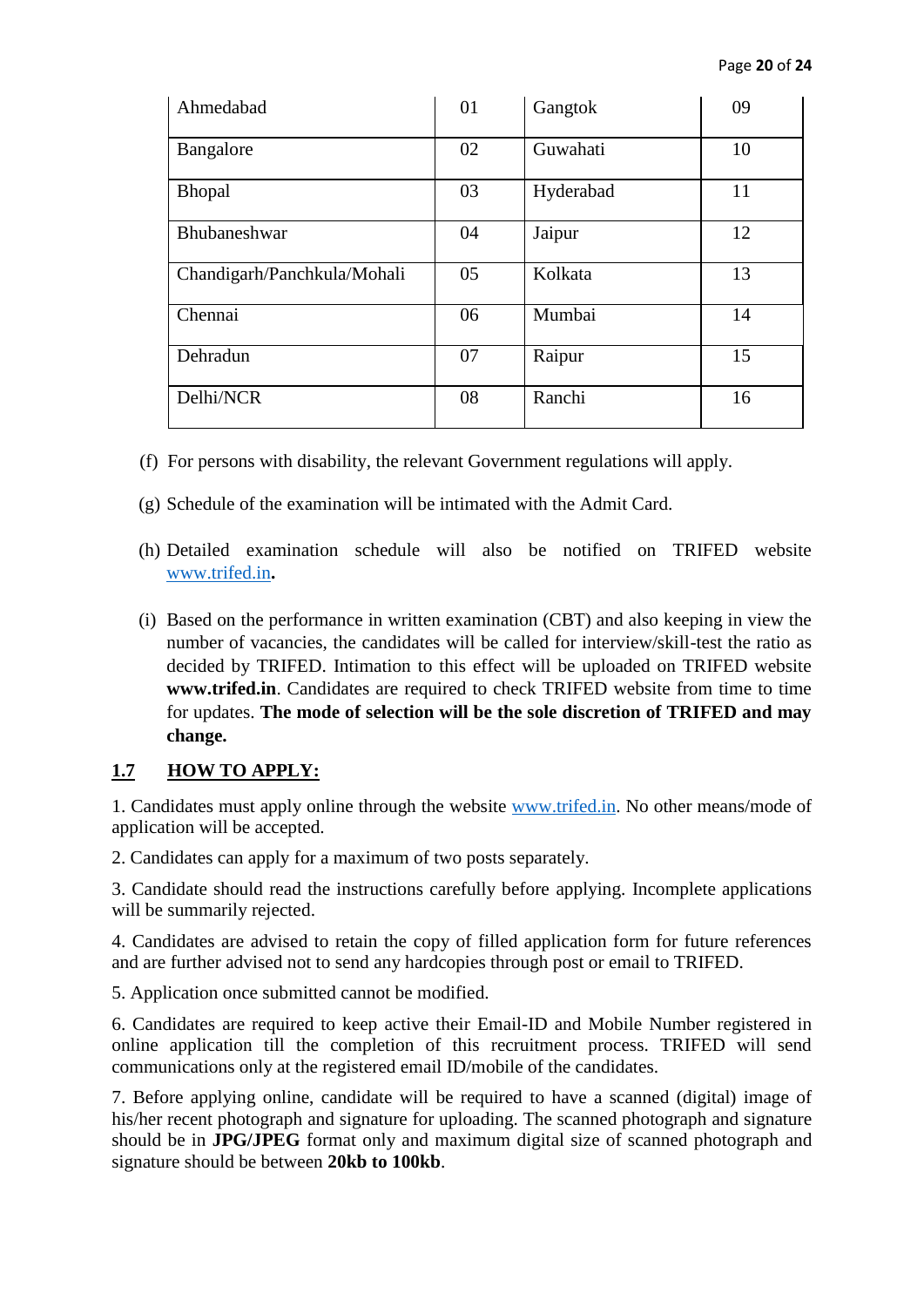9. Candidate should first scan their photograph and signature, ensuring that photograph and signature are as per the prescribed specification. If the size of the file is less than or more than the prescribed specification, then adjust the settings of the scanner (or resize the image).

10. Candidates are advised in their own interest to apply online much before the closing date and not wait till the last date to avoid the possibility of congestion in server to log on etc.

11. Before applying online, candidates should:

(i) Scan their Photograph (4.5cm  $\times$  3.5cm) and Signature (with black or blue ink).

(ii) Signature in CAPITAL LETTERS will NOT be accepted.

(iii) Keep the necessary details/documents ready to make Online Payment of the requisite application fee.

(iv) Have a valid personal email ID and mobile no., which should be kept active till the completion of this Recruitment Process. TRIFED may send intimation to download call letters for the Examination etc. through the registered e-mail ID. In case a candidate does not have a valid personal e-mail ID, he/she should create his/her new e-mail ID and mobile no. before applying online and must maintain that email account and mobile number till the completion of recruitment process.

#### **STEPS FOR APPLYING:**

#### **STEP-I (REGISTRATION):**

a) Candidates can apply online by visiting the TRIFED website [www.trifed.in](http://www.trifed.in/). The candidates are advised not to access the application portal through their mobiles and use desktop/laptop for the purpose of submission of application in their own interest.

b) Candidates will get the instructions page and they will have to accept the terms & conditions by clicking **'I Agree'** Checkbox given below and pressing the **'Start'** button.

c) Candidates will need to 'Register' with their valid **E-mail ID** and **Mobile Number** while signing up.

d) The login details and **Password** will be sent to the **E-mail ID & Mobile Number**  provided, so candidates are advised to verify the correctness of the **Email ID & Mobile Number** before proceeding further.

### **STEP- II:**

a) Candidates can apply online by revisiting the Online Application through the TRIFED website [www.trifed.in](http://www.trifed.in/)

b) The candidate should now login and fill up all the information asked in the online form about himself/herself correctly. The candidate can make necessary corrections, (if any) before submission of application however Candidates are not allowed to change the Email–ID, Mobile Number, Candidate Name, Post.

c) On successful submission of online application, candidates are advised not to attempt for re-registration for the same post. In case of multiple registrations for the same post, the one with the highest registration number will be considered as the final application. Candidate is required to download the online form generated by the System with unique registration number, which may be retained for future reference.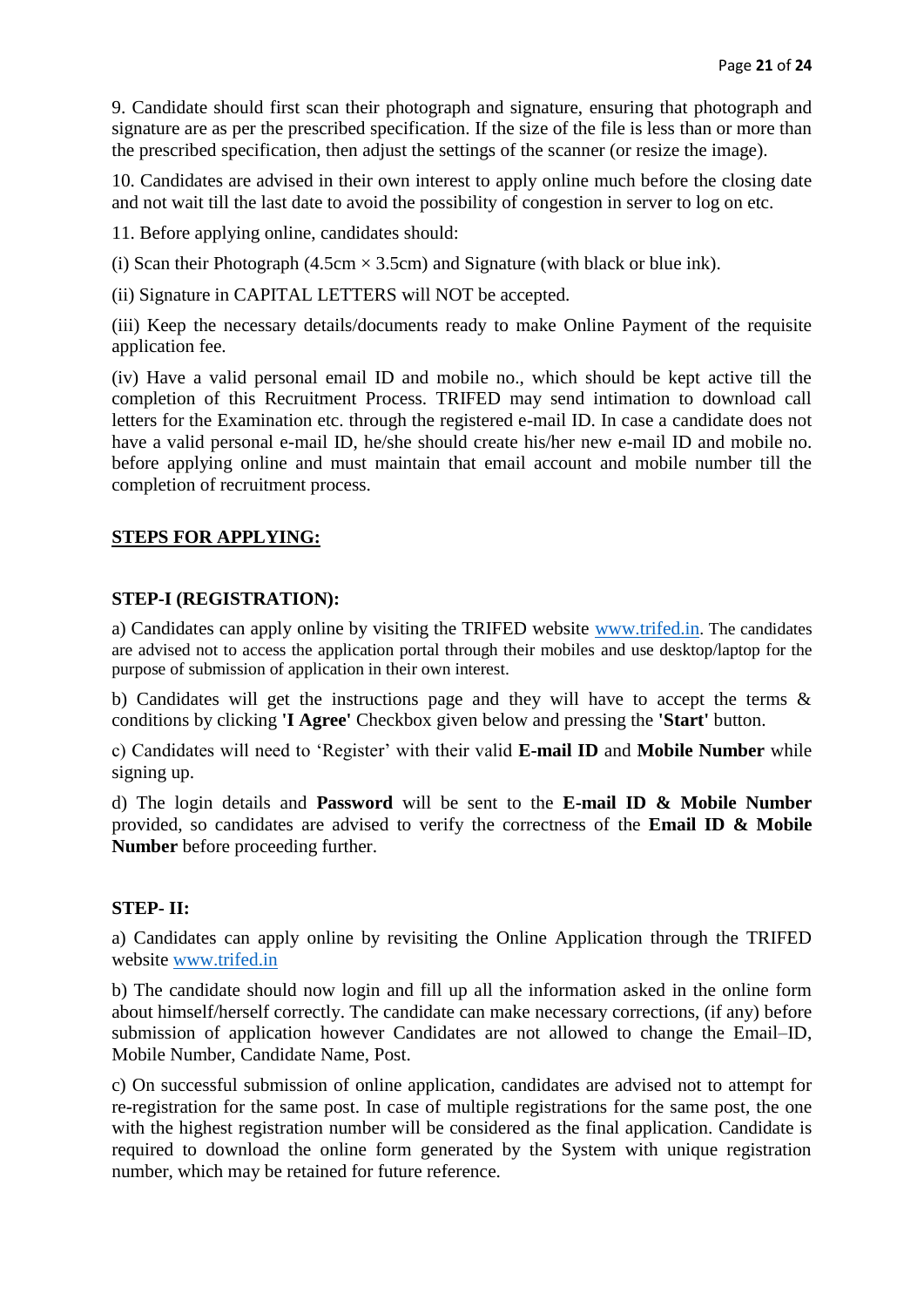# **STEP- III: Submission of Application Fees(if applicable).**

Once the application is submitted, candidates will automatically be redirected to SBI MOPS payment gateway to deposit the applicable Form Fee  $+$  Bank charges (if applicable) through Debit Card/Net Banking/Credit Card etc.

- i. No fee is required to be paid by candidates belonging to **SC/ST/PH/Ex-Servicemen** categories; hence, the steps for payment of fees will not be applicable to them in online application form.
- ii. The candidates have to pay examination fee online through the submit button link at online application. Once the fee is deposited the same shall not be refunded under any circumstances. The post wise examination fee payable is as under:

| Post                | <b>Examination Fee</b> |
|---------------------|------------------------|
| Group-A             | $Rs.1000/-$            |
| Group-B and Group-C | $Rs.750/-$             |

- iii. The candidates should take a printout of the online application and preserve it for their record and should not send the same to TRIFED or to any other address. The application printout will also have to be submitted during document verification at the time of interviews/document verification along with the self-attested copies of certificates in support of Age, Qualification, Experience, Caste, Non-Creamy Layer, Physical disability and EWS as applicable.
- iv. The name of the candidate and his/her father/mother/husband etc. should be spelt correctly in the application as it appears in the certificates/mark sheets. Any change/alteration found may disqualify the candidature.
- v. Candidates are required to download the call letter from TRIFED website i.e. [www.trifed.in.](http://www.trifed.in/) Candidates may be intimated about the same through e-mail by the exam conducting agency of TRIFED. However, candidates are advised in their own interest to view TRIFED website from time to time with regard to the call letters and other updates about written examination (CBT), interviews, Skill Test etc., as they may not get the intimation through email due to technical fault. No correspondence shall be entertained by TRIFED nor shall TRIFED send separate intimation to the candidates to this effect.
- vi. A candidate can apply for a maximum of two posts if he/she is eligible and desires to do so. In such cases, the candidate will have to pay the requisite fee for all the posts applied for.

# **1.8 IMPORTANT DATES:**

| <b>Registration Opens</b>  | 09.11.2019 |
|----------------------------|------------|
| <b>Registration Closes</b> | 05.01.2020 |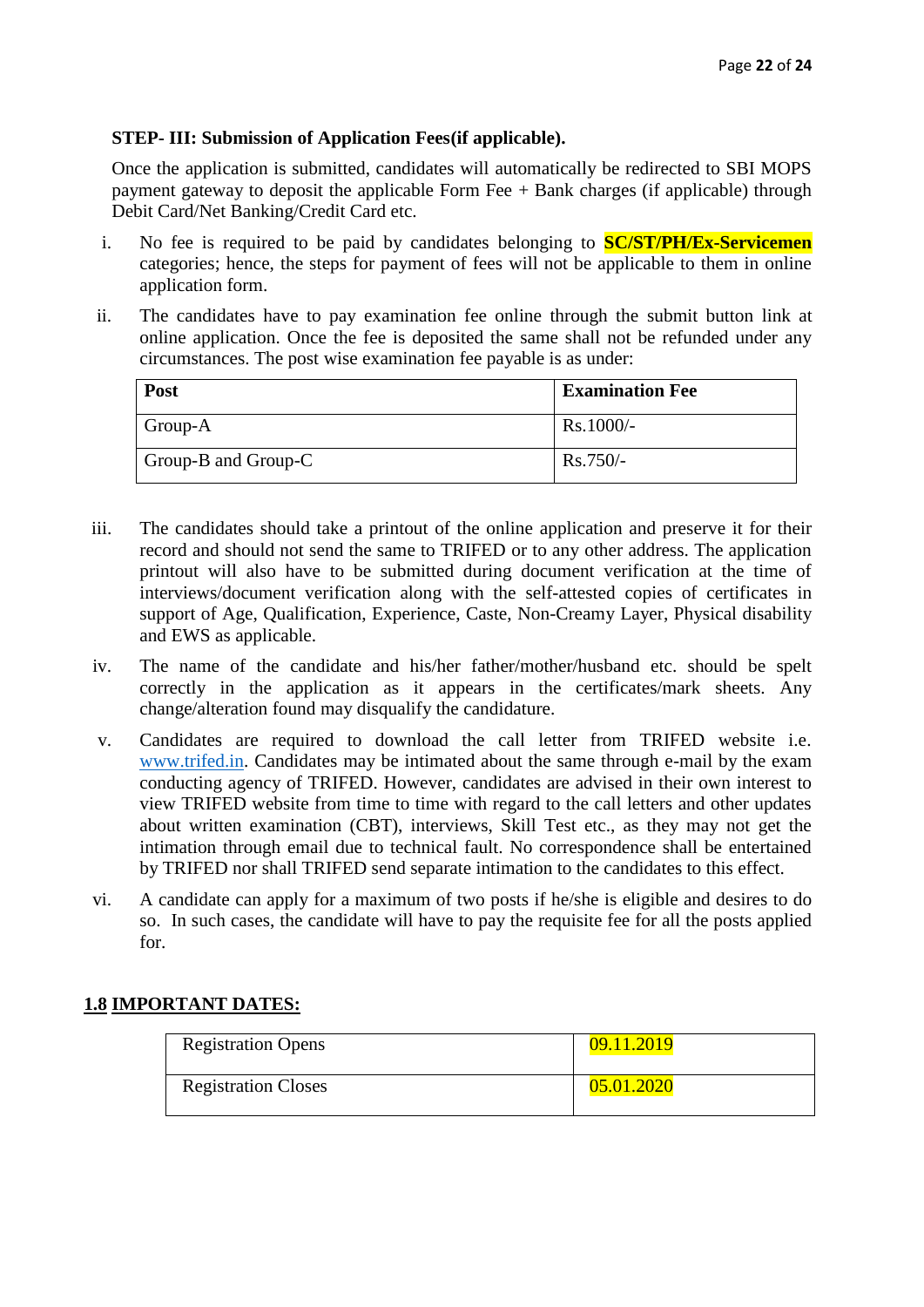# **1.9 OTHER INSTRUCTIONS TO THE CANDIDATES:**

- 1. Only Indian nationals are eligible to apply.
- 2. **Immediate relatives of the serving TRIFED employees are ineligible to apply.**
- 3. Closing date for submission Application is **05.01.2020**.The cut-off date for considering the candidature will be **05.01.2020** for all the posts.
- 4. There will be no negative marking.
- 5. Test Paper will be bilingual: English & Hindi.
- 6. Any modifications/amendments/instructions in the advertisement will be given on TRIFED website only.
- 7. Response Query Management will be made operational on the TRIFED website after written examination (CBT) is over for inviting comments/responses/objections, if any, from the candidates. Thereafter, objections will be referred to experts and key will be finalized by examination conducting agency for preparation of result. Objections, if any, will have to be submitted by candidates through online portal only within the specified period, objections received from other means like post, e-mail etc. will not be entertained.
- 8. Results of the written examination (CBT) will be published on TRIFED Website in due course. No enquiry in between in this regard will be entertained by TRIFED.
- 9. The list of candidates called for Interview/Skill-Test will be displayed on the TRIFED website.
- 10. The list of short-listed candidates for recruitment to all the posts will be displayed on the TRIFED website. No separate correspondence shall be entertained in this regard.
- 11. Canvassing in any form will disqualify a candidate.
- 12. The TRIFED may take up the verification of eligibility of the candidate at any point of time prior to or after the completion of the selection process. Even if Admit Card is issued to a candidate due to lack of information in the application form or otherwise and if it is found at any stage (including the date of joining  $\&$  thereafter) that the candidate is not eligible, then his/her candidature shall be summarily rejected.
- 13. All information/announcements with respect to this recruitment process shall be done through the TRIFED website. Important information regarding this recruitment will be available on TRIFED website and as such, candidates are advised to visit the same frequently. It is the responsibility of the candidate to download/print the e-Admit Card/Interview Call Letter/Skill-Test Call Letter/other information related to this recruitment displayed on the TRIFED website i.e. www.trifed.in. TRIFED will not be responsible for any loss of e-mail sent, due to invalid/wrong e-mail ID provided by the candidate(s) or due to any other reasons. Candidate's e-mail ID and mobile number should be kept valid till the completion of recruitment process.
- 14. TRIFED may, at its discretion, hold re-examination as and when necessary in case need arises for the same. In such an eventuality, candidate will have to appear for such reexamination at his/her own cost.
- 15. No TA/DA etc. will be paid for appearing in the Computer Based Test (CBT)/Interview/Skill-Test.
- 16. Selected candidates are liable to be posted anywhere in India and abroad.